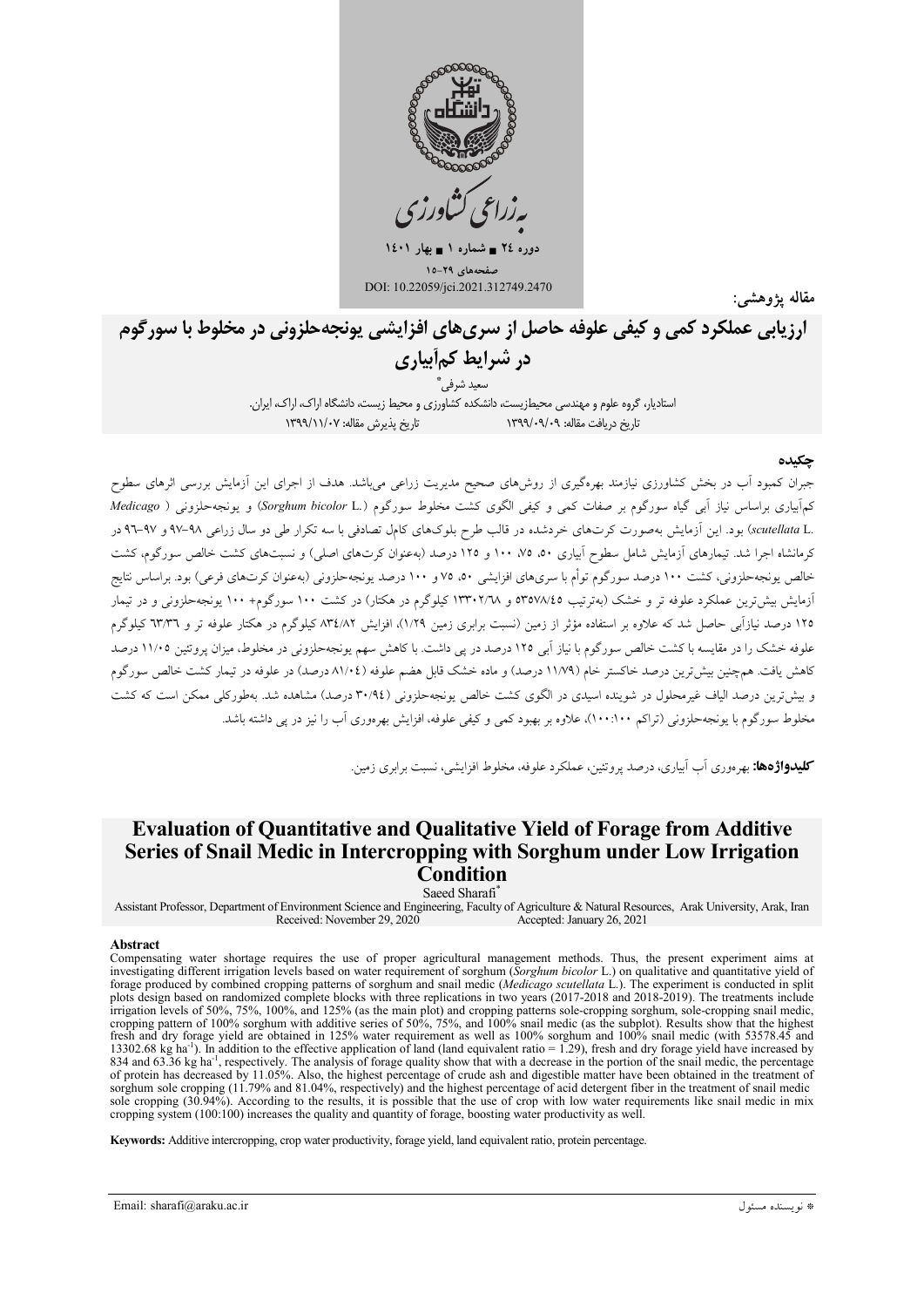1. مقدمه

کمبود آب بزرگترین چالش مدیریت کشاورزی بهویژه در مناطق خشک و نیمهخشک است. از طرف دیگر وقوع خشکسالیهای اخیر، از مهمترین عوامل محدودکننده رشد و بهرهوری محصولات زراعی بهویژه در این مناطق میباشد (Sharafi et al., 2016). براساس مطالعات صورت گرفته، پدیده خشکسالی در بسیاری از مناطق کشور شایع است Abedi & Pakniyat, 2010; Sharafi & Mir Karim, ) 2020c). همچنین بهدلیل صنعتی شدن و توسعه شهری، زمینهای کشاورزی و آب آبیاری بهسرعت در حال کاهش هستند. از اینِ رو مدیریت منابع آب با استفاده روشهای مدیریت زراعی منجر به افزایش ظرفیت رطوبت خاک و بهبود راندمان مصرف أب مي شود ( ,Iglesias & Garrote 2015). یکی از روشهای مدیریت مزرعه بهکارگیری سیستمهای زراعی مناسب برای هر منطقه است که بهعنوان یک راهکار مؤثر در افزایش پایداری و امنیت غذایی مورد توجه بسیاری از پژوهش گران و سیاستمداران میباشد (Forouzandeh et al., 2012).

کشت مخلوط غلات یکساله با گیاهانی از خانواده بقولات در مناطق خشک و نیمهخشک بسیار مرسوم است (Dhima et al., 2007)، زيرا مشخص شده كه كشت مخلوط غلات و بقولات بهطور معمول محتواى نيتروژن و عملكرد دانه در واحد سطح را بهعلت تثبيت زيستي نيتروژن توسط بقولات در مقایسه با کشت خالص غلات افزایش میدهد (Nabati Nasaz et al., 2016). همچنین هدف از این سیستم کاشت، افزایش عملکرد در بعد زمان و مکان است. در این نوع کشت، بهرهوری گیاهان در استفاده از منابع محیطی Vrignon-Brenans et al., 2016; ) افزايش مىيابد Eskandari & Alizadeh Amraie, 2016; Bybee-Finley& Ryan, 2018). در کشت مخلوط بهدلیل ایجاد تنوعزیستی گیاهان و سود حاصله در واحد سطح و زمان از اهمیت

خاصی برخوردار است (Forouzandeh et al., 2012)، زیرا جذب یا کارایی تشعشع در کشت مخلوط افزایش یافته و مدت زمان کوتاهی سطح زمین را میپوشاند ( ,Umesh et al 2017). از طرفی نیز، کشت مخلوط بهعنوان یک روش اقتصادی جهت تولید بیشتر با سطوح نهادههای خارجی کم تر در نظر میگیرند. این افزایش بهرهوری بهویژه برای کشاورزان خردهیا و مناطق خشک و نیمهخشک از اهمیت Monti et al., 2016; Paudel, ) بسیاری برخوردار است 2016). یکی از دلایل افزایش بهرهوری آب در کشت مخلوط بهویژه غلات چهارکربنه با لگوم را میتوان به کاهش تبخیر آب از سطح خاک (بهدلیل سایهانداز گیاه چهارکربنه) در مقایسه با کشت خالص آنها نسبت داد، زیرا ریشه گیاهان در این الگوی مخلوط مدت زمان بیشتری از رطوبت خاک استفاده میکنند. براساس نتایج حاصل از بررسی کشت مخلوط سورگوم با لوبیای قرمز مشخص شد که کارایی مصرف اّب در الگوی مخلوط بهترتیب ٢٩/٤ و ١٢/٢ درصد بیشتر از کشت خالص سورگوم و لوبیا قرمز گزارش شد (Khajeh Khezri et al., 2018).

Eskandari & Alizadeh (2016) Javanmard et al. (2016) و Sharafi (2020a) با بررسی کیفیت علوفه در الگوهای مختلف کشت مخلوط گزارش نمودند که عملکرد علوفه خشک ذرت در کشت مخلوط بهترتیب با بقولات ماشک گل خوشهای، گاودانه و یونجهحلزونی کاهش یافت، ولیکن میزان قابلیت هضم ماده خشک ذرت در کشت مخلوط با بقولات افزايش نشان داد. براساس نتايج پژوهش گران مخلوطهای با تراکم بالا نسبت به کشت خالص باعث استفاده بهتر از فضاهای خالی موجود بهنفع گونههای زراعی و تولید عملکرد بهتر میشوند ( Moradi et al., 2015). همچنین در طی دورههای زمانی مختلف بهویژه در فصل خشک، متنوعترین بومنظامها، تولید بیش تری در مقایسه با بومنظامهای دارای تنوع کم تر داشتند.

یه زراعی کشاورزی دوره ٢٤ = شماره ١ = بهار ١٤٠١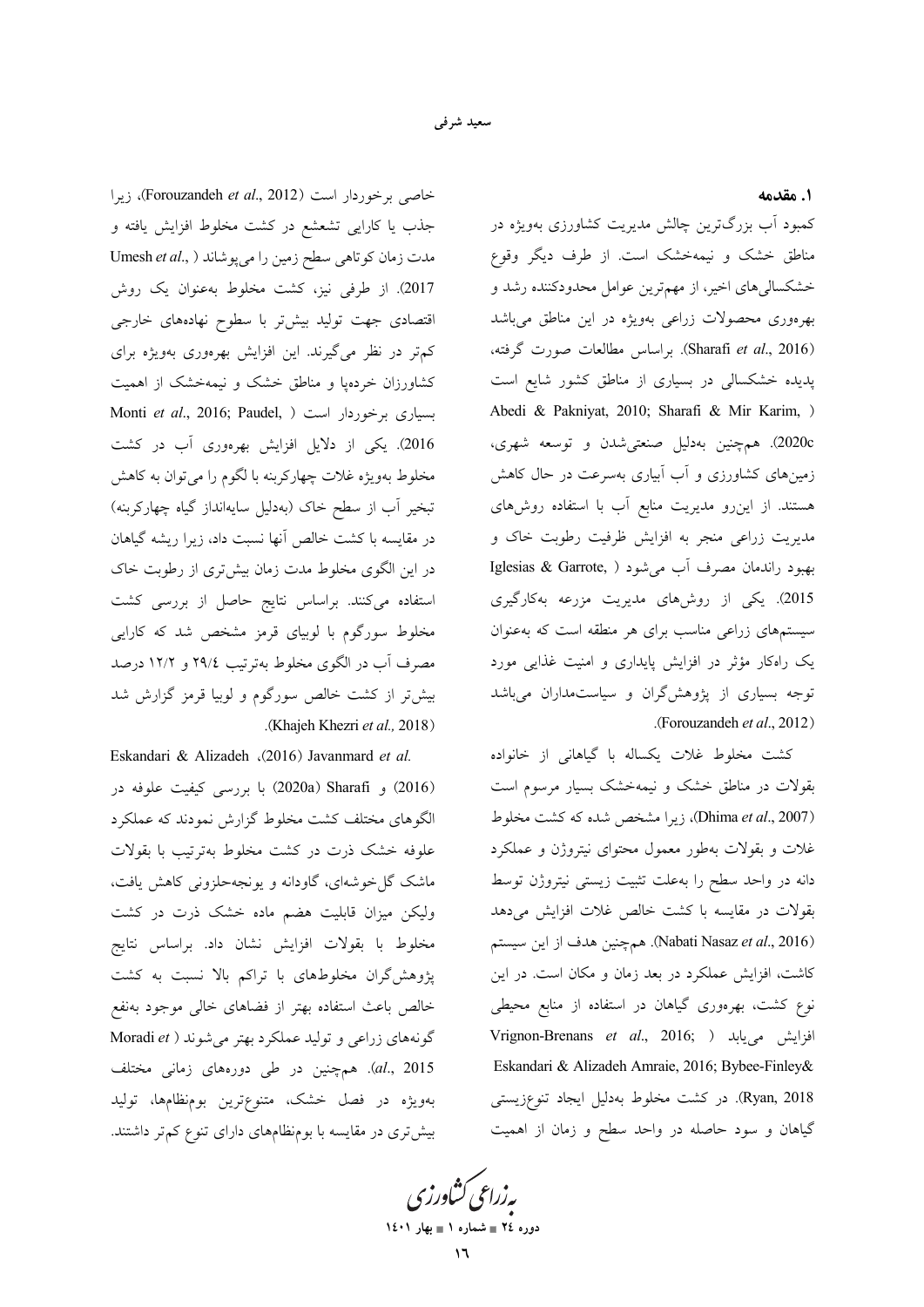دلیل این امر ممکن است کارایی بهتر در استفاده از منابع محیطی نظیر آب، نور و عناصر غذایی باشد. از طرف دیگر، برخی پژوهشگران دریافتند که نسبتهای کشت درهم مخلوط، سطح برگ کم;تری نسبت به کشت ردیفی داشتند که نتیجه آن کاهش روند تجمع ماده خشک و بهدنبال آن کاهش عملکرد علوفه تر و عملکرد اقتصادی بود .(Pooramir et al., 2010; Huňady & Hochman, 2014)

Sharafi (2020a) در کشت مخلوط ذرت علوفهای با یونجهحلزونی نتیجه گرفت که عملکرد علوفه خشک و تر مخلوط در مقايسه با كشت خالص آنها، نسبت برابری زمین و کیفیت علوفه (در مقایسه با کشت خالص ذرت) بالاترى داشته كه اين امر بهدليل بهرهگیری ذرت از بقایای نیتروژن پونجهحلزونی و کاهش رقابت برون گونهای با علفهایهرز بود. همچنین .Sanderson *et al* (2013)، با بررسی تراکمهای مطلوب مخلوط غلات و بقولات دریافتند که اختصاص یکسوم زمین به لگومها در مخلوط بازده بیشتری در مقایسه با سایر تراکمها دارد. بنابراین باتوجه به تأمین علوفه با کیفیت در شرایطی که خشکی و کمآبی در ایران همواره از مهمترین مشکلات کشاورزی است و با عنایت به تغییرات اقلیمی در سالهای اخیر و

نیاز به ارزیابی گیاهان متحمل به شرایط خشکی و همزمان معرفی روشهای مدیریتی نظیر استفاده از نسبتهای مختلف کشت مخلوط از طریق چنین بررسیهایی ضروری است، لذا پژوهش حاضر بهمنظور بررسی اثر سطوح مختلف کمآبیاری بر بهبود ویژگیهای کمی و کیفی علوفه حاصل از نسبتهای افزایشی کشت مخلوط سورگوم و يونجهحلزوني، انجام شد.

# ۲. مواد و روشها 1.2. مشخصات محل مورد مطالعه

این مطالعه در مزرعهای در کرمانشاه با عرض جغرافیایی ٣٤ درجه و ٢٠ دقيقه شمالي، طول جغرافيايي ٤٧ درجه و ۲۰ دقیقه شرقی و ارتفاع ۱٤۰۰ متر از سطح دریا، در سال زراعی ۹۸-۱۳۹٦ اجرا گردید. براساس شاخص طبقهبندی اقليمي دومارتن، اقليم منطقه موردمطالعه نيمهخشک بود. قبل از کاشت از اعماق مختلف خاک مزرعه جهت تعیین ویژگیهای فیزیکی خاک نمونهبرداری شد (جدول ۱). برای تعیین منحنی ویژگیهای رطوبتی، یک نمونه مرکب

از چندین نقطه و سه عمق مختلف تهیه و در آزمایشگاه با استفاده از دستگاه صفحات فشاری موردبررسی قرار گرفت (شكل ١).

|               |                |                  |                                   |                           |             |                          |               |            | نیاسیم و فسفر<br>اندازه ذرات می مخصوصی داستان شوری آوی فسفر<br>اندازه ذرات محصوصی دایم دسترسایته استان شوری آوی و استان شوری و استان شوری و استان به استان استان به استان اس<br>اندازه ذرات خاک |  | بافت                                                                                    | عمق  |
|---------------|----------------|------------------|-----------------------------------|---------------------------|-------------|--------------------------|---------------|------------|-------------------------------------------------------------------------------------------------------------------------------------------------------------------------------------------------|--|-----------------------------------------------------------------------------------------|------|
|               | $(mg.kg^{-1})$ |                  |                                   | $(\%)$ $(ds.m^{-1})$ (mm) |             |                          | (0/0)         |            | شن رس سیلت (gr.cm <sup>3</sup> ) (%)                                                                                                                                                            |  |                                                                                         | (cm) |
| $\cdots$      | $\epsilon$     | $\cdot/\sqrt{V}$ | $1/\circ 1$                       | $\cdot/\Upsilon$          | V/Y         | 15                       | $\mathcal{M}$ | ۲V         | $1/\circ V$                                                                                                                                                                                     |  | ۰–۱۵ سیلت رس لوم ۳۱/۲ ۳۱/۲ ۵/۲                                                          |      |
| $\rightarrow$ | $\Lambda$      |                  | $\cdot/\lambda$ $\lambda/\lambda$ | $\cdot/\Upsilon$          | $V/\Lambda$ | $\overline{\phantom{0}}$ | $\mathcal{N}$ | $\Upsilon$ |                                                                                                                                                                                                 |  | ۱۵–۳۰ سیلت رس لوم ۵۹/٤ - ۱۱/۱ - ۱/٤٨ - ۱/۸                                              |      |
| $\lambda$     |                |                  |                                   |                           |             |                          |               |            |                                                                                                                                                                                                 |  | ۵۳-۲۵ سیلت رس لوم ۳۲/۸ ۳۲/۸ ۱۳/۵ ۱/۵۱ - ۷/۸ ۱۲ - ۷/۸ ۱/۵ - ۱/۵۹ - ۱/۵۸ - ۱۰/۰ ۱/۵۹ - ۱۰ |      |

جدول ۱. ویژگی های فیزیکوشیمیایی خاک محل آزمایش

1. Land Equivalent Ratio (LER)

بەزراعى كشاورز دوره ٢٤ = شماره ١ = بهار ١٤٠١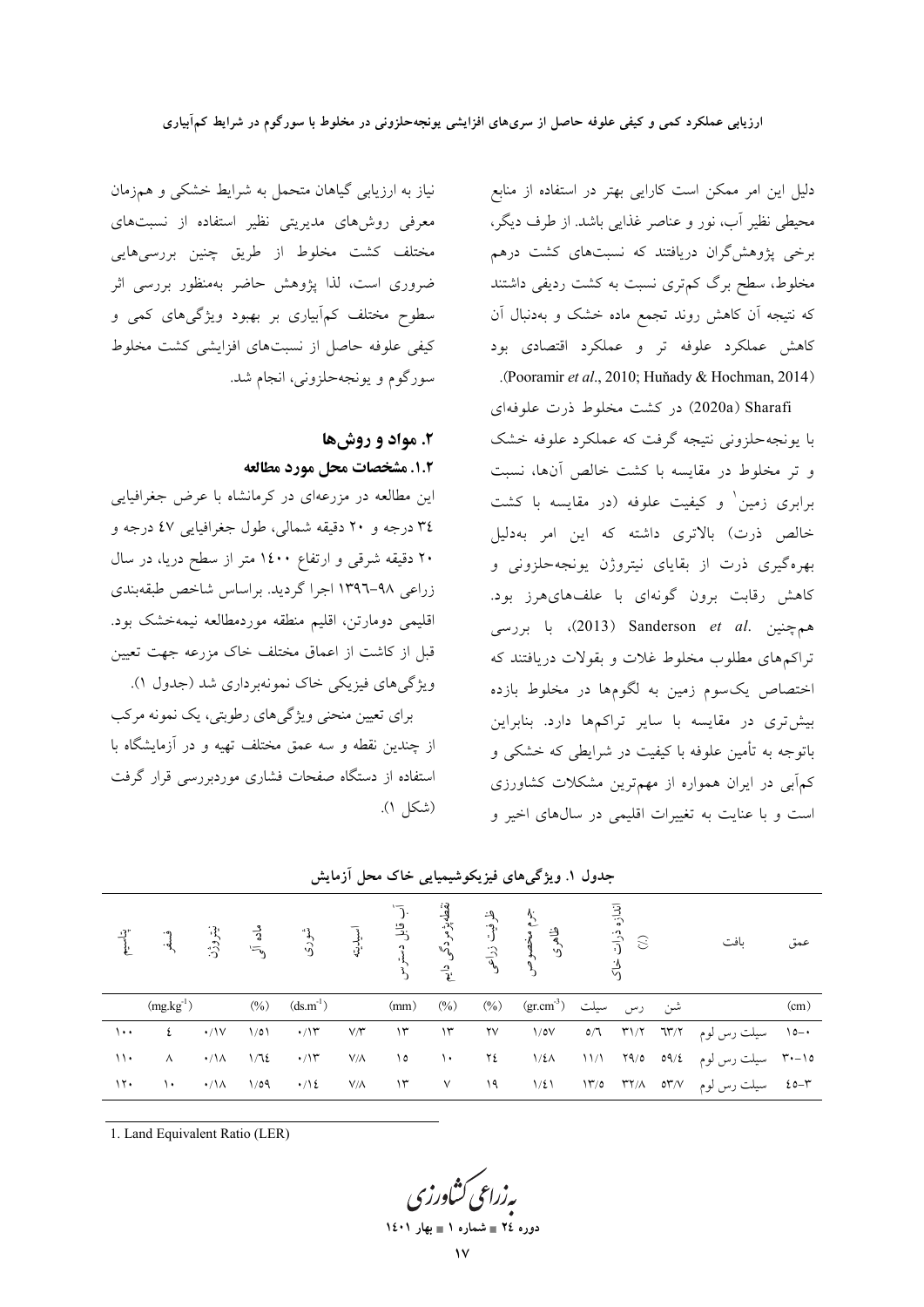

سعید شرفی

شکل ۱. منحنی خصوصیات رطوبتی خاک مزرعه آزمایشی

۲.۲. اجرای آزمایش

این آزمایش بهصورت کرتهای خردشده و در قالب طرح پایه بلوکهای کامل تصادفی در سه تکرار، طی دو سال زراعی (۹۸–۱۳۹۷ و ۹۷–۱۳۹۲) اجرا شد. در این آزمایش سطوح کمآبیاری شامل ۵۰، ۷۵، ۱۰۰ و ۱۲۵ درصد نیاز آبی گیاه سورگوم ( Sorghum bicolor Var Speed) به عنوان کرتهای اصلی و پنج نسبت افزایشی الگوی مخلوط شامل کشت خالص سورگوم، کشت خالص يونجه حلزوني ( Medicago scutellata Var Rabinson) و کشت ۱۰۰ درصد سورگوم توأم با نسبتهای ۵۰، ۷۵ و ۱۰۰ درصد یونجهحلزونی بهعنوان کړ تھای فرعي پودند.

تاریخ کاشت برای هر دو گیاه سورگوم و یونجه حلزونی بهصورت همزمان و در روز ۱۸ خردادماه تعیین شد. جهت کاهش اثرهای رکود بذر ٢٤ ساعت قبل از کاشت، بذرهای یونجهحلزونی بهمدت شش ساعت در شدت میدان مغناطیسی ۲۵۰ میلیتسلا قرار گرفتند (Sharafi, 2020b). روش كاشت بهصورت دستى و در داخل کرت انجام شد. بهمنظور حصول یکنواختی عملیات داشت، از روش آبیاری کرتی استفاده شد. ابعاد کرتها ۳×۵ متر، فاصلهی کرتهای فرعی ۵۰ سانتی متر و فاصله

پەزراعى ڭناورز دوره ٢٤ = شماره ١ = بهار ١٤٠١

کرتهای اصلی ٤/٥ متر در نظر گرفته شد. در هر کرت ينج رديف كاشت با فاصله ٧٥ سانتيءتر كشت شد. تراكم کشت خالص برای سورگوم ۱۲ بوته در مترمربع و برای یونجهحلزونی ۸۵ بوته در مترمربع (معادل ۱۲۵ گرم در مترمربع) تعیین شد. کاشت یونجهحلزونی در فواصل رديفهاي سورگوم صورت پذيرفت. بهغير از وجين و آبیاری، سایر عملیات داشت بهصورت یکسان و همزمان برای کلیه تیمارها انجام شد. جهت برنامهریزی آبیاری و اعمال رژیمهای مختلف آب، براساس کمبود رطوبت خاک و با معیار قراردادن تیمار بدون تنش آبی و اعمال ضرایب هر تيمار، از رابطه (١) استفاده شد (Alizadeh, 2004):

 $SMD = (W_{FC} - W_I) \times A_S \times D \times C$ رابطه (۱) که در آن، SMD؛ کمبود رطوبت خاک (میلی متر)، Wi و بهترتیب درصد وزنی رطوبت در ظرفیت زراعی و  $W_{\rm FC}$ موجود خاک، AS؛ وزن مخصوص ظاهری خاک (گرم بر سانتی مترمکعب)، D عمق توسعه ریشه (میلی متر) و C: ضرایب هر تیمار (درصد) میباشد. بهمنظور اندازهگیری رطوبت حجمی خاک جهت تعیین هر دور آبیاری، با استفاده از استوانه نمونهبرداری از عمق توسعه ریشه سورگوم اقدام به نمونهبرداری شد و پس از انتقال به آزمایشگاه ابتدا نمونهها وزن شدند و در ادامه بهمدت ٢٤ ساعت داخل آون با دماى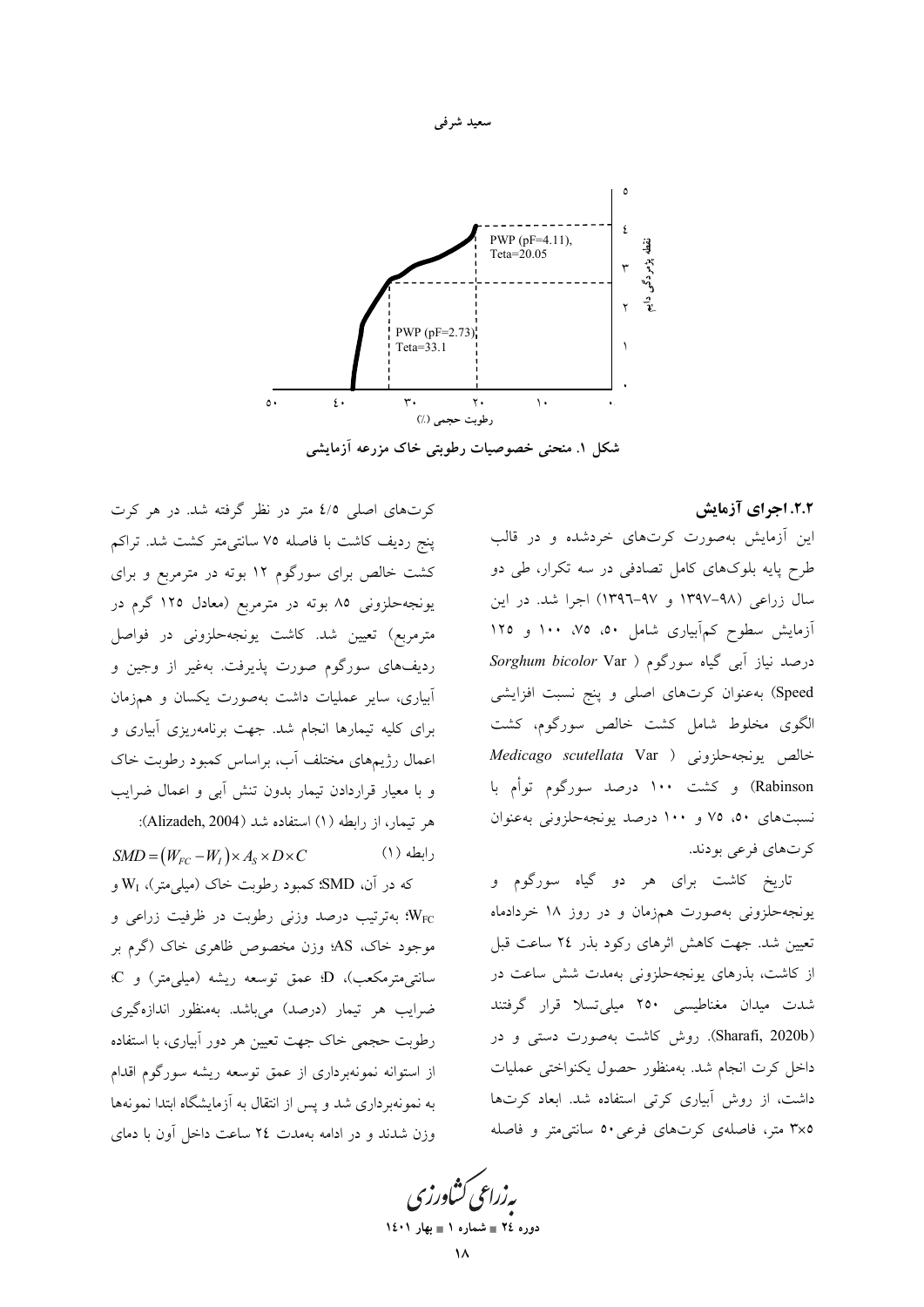(جدول ۱).

رابطه (۲)

3.2. نسبت برابری زمین

موردنیاز برای هر یک از تیمارهای تنش آبی اعمال شد

در این مطالعه جهت مقایسه اگرواکولوژیک سطوح مختلف

در این رابطه، YI؛ عملکرد گونه jiم در کشت خالص،

الا؛ عملكرد گونه J در كشت خالص، Yy؛ عملكرد گونه:

I در کشت مخلوط، Y<sub>II</sub>؛ عملکرد گونه j در کشت

مخلوط، LER {LER جزئي گونه J و LER{LER جزئي

گونه I است. چنانچه LER کل برابر با یک باشد، تفاوتی

بین سودمندی نظامهای تککشتی و کشت مخلوط وجود

ندارد و اگر بیشتر از یک باشد، کارایی نظام کشت

مخلوط بیشتر از نظام تککشتی است. بر این اساس،

LER جزیی بیشتر از ۰/٥ گویای سودمندی بیشتر

کشت مخلوط گیاه زراعی نسبت به وضعیت تککشتی آن

می باشد (Wang et al., 2012; Talukder et al., 2015).

 $LER=\left[ LER_{_{I}}+LER_{_{J}}\right] =\left\lceil \frac{Y_{_{IJ}}}{Y_{_{II}}}+\frac{Y_{_{JI}}}{Y_{_{II}}}\right\rceil$ 

الگوی کشت از رابطه نسبت برابری زمین استفاده شد:

۱۰۵ درجه سلسیوس قرار داده شدند و دوباره توزین شدند. در نهایت با توجه به اختلاف رطوبت بین قبل و بعد از قرارگرفتن در آون، رطوبت موجود در خاک قبل از آبیاری اندازهگیری شد. در ادامه با استفاده از دستگاه صفحات فشاری (1600 F1, Iran) نمونه بهمدت ٢٤ ساعت در مكش ۰/۳۳ - مگاپاسکال قرار داده شد و سیس رطوبت آن اندازه گیری شد و مقدار آن برابر با ظرفیت زراعی تعیین شد.

همچنین با توجه به رابطه تعیین عمق آبیاری (رابطه))، تیمار شاهد (آبیاری کامل) به عنوان تیمار مبنا جهت تعیین میزان آبمصرفی در نظر گرفته شد و در همین راستا عمق آب آبیاری برای تعیین نیاز کامل آبیاری در این تیمار محاسبه شد. عمق آب موردنیاز در سایر تیمارها با معیار قراردادن عمق آبیاری در تیمار شاهد و ضريب هر تيمار محاسبه شد. در جدول (٢)، رطوبت خاک قبل از آبیاری و عمق اَب مصرفی در هر تیمار ارایه شده است. بنابراین با معیار قراردادن تیمار شاهد (اَبِیاری کامل) عمق اَب موردنیاز برای هر اَبیاری محاسبه شد و با توجه به مساحت کرت، حجم آب موردنیاز برآورد شد و با استفاده از کنتور حجمی، آب

آب مصر في (mm) ۱۲۵ درصد نیازآبی ۱۰۰ درصد نیازآبی ۷۵ درصد نیازأبی ۵۰ درصد نیازأبی ر طويت آب رطوبت آب رطوبت آب رطوبت آب تاريخ روز پس از رديف أبياري كاشت مصرفي مصرفي مصرفي مصرفي حجمى حجمى حجمى حجمى ۲۰ خرداد $\overline{\phantom{a}}$  $\overline{\mathbf{r}}$  $\overline{r}$  $\overline{\mathbf{r} \cdot \mathbf{1}}$  $\overline{\mathbf{r}}$  $Y4/\Lambda$  $\overline{r}$  $\sqrt{\frac{1}{\pi}}$  $\overline{r}$  $\overline{r}$  $\overline{1}$  $Y\Lambda/T$  $V\Lambda$  $Y\Lambda/\Sigma$  $Y \sim 1$ ٤٣ ۲۹  $\mathbf{r}$  . ۲۸ خر داد  $\setminus\cdot$  $\mathbf Y$ ٦٥ ۸ تیر  $\mathsf{Y}\Lambda$  $\ddot{\mathsf{a}}$  $\Upsilon \vee \Upsilon$  $\vee$  $\mathsf{Y}\Lambda/\bullet\Lambda$  $\circ \circ$  $\Upsilon V / 9$  $\mathsf{r}_\Lambda$  $\Upsilon$  $\mathsf{r}\mathsf{v}\mathsf{n}$  $\lambda$  $\gamma V/\gamma$  $\mathsf{Y} \mathsf{V} \mathsf{Y}$  $\gamma V/\gamma$  $5r$  $\Lambda$  $\neg r$ ۱۹ تیر  $rr$  $\zeta$  $\mathbf{Y} \mathbf{V} \mathbf{V}$  $\bigwedge$   $\bigwedge$  $\Upsilon \Upsilon$  $97$  $Y\mathbb{V}\vee$  $\vee$  $\mathbf{r} \vee \mathbf{r}$  $\mathfrak{t} \wedge$ ۳۱ تیر  $2r$  $\Delta$  $\Upsilon \Upsilon$  $177$  $\mathbf{y}$  $\mathcal{N} \cdot \mathcal{N}$  $\Upsilon \Upsilon / \xi$ ٧٤  $Y_0/9$  $\circ \tau$ ١٥ مرداد ٥٨  $\mathbf{Y} \mathbf{V} \mathbf{V}$  $115$  $777/$  $\gamma v/\gamma$  $\mathbf{y} \mathbf{y}$ ۳۰ مرداد  $\vee \check{}$  $\Lambda$ ٦٤  $\mathfrak{t}$ ٦  $\vee$  $\mathfrak{t}$  .  $\Upsilon V/\mathcal{O}$  $\Upsilon V/\xi$  $\gamma \Lambda/\gamma$  $\circ \tau$  $\Upsilon V/T$  $\ddot{\mathcal{A}}$  $4\lambda$  $V\Lambda$ ۱٦ شهريور  $\Lambda$ 772 مجموع (mm) ٧٥٢  $20V$  $rrr$ مجموع (mm.ha<sup>-1</sup>)  $\overline{v}$  $\overline{\tau\tau_{\ell}}$ rrr.  $5.0V$ 

جدول ۲. زمانبندی، رطوبت خاک و عمق آب مصرفی برای تیمارهای نیازآبی سورگوم

دوره ٢٤ = شماره ١ = بهار ١٤٠١

١٩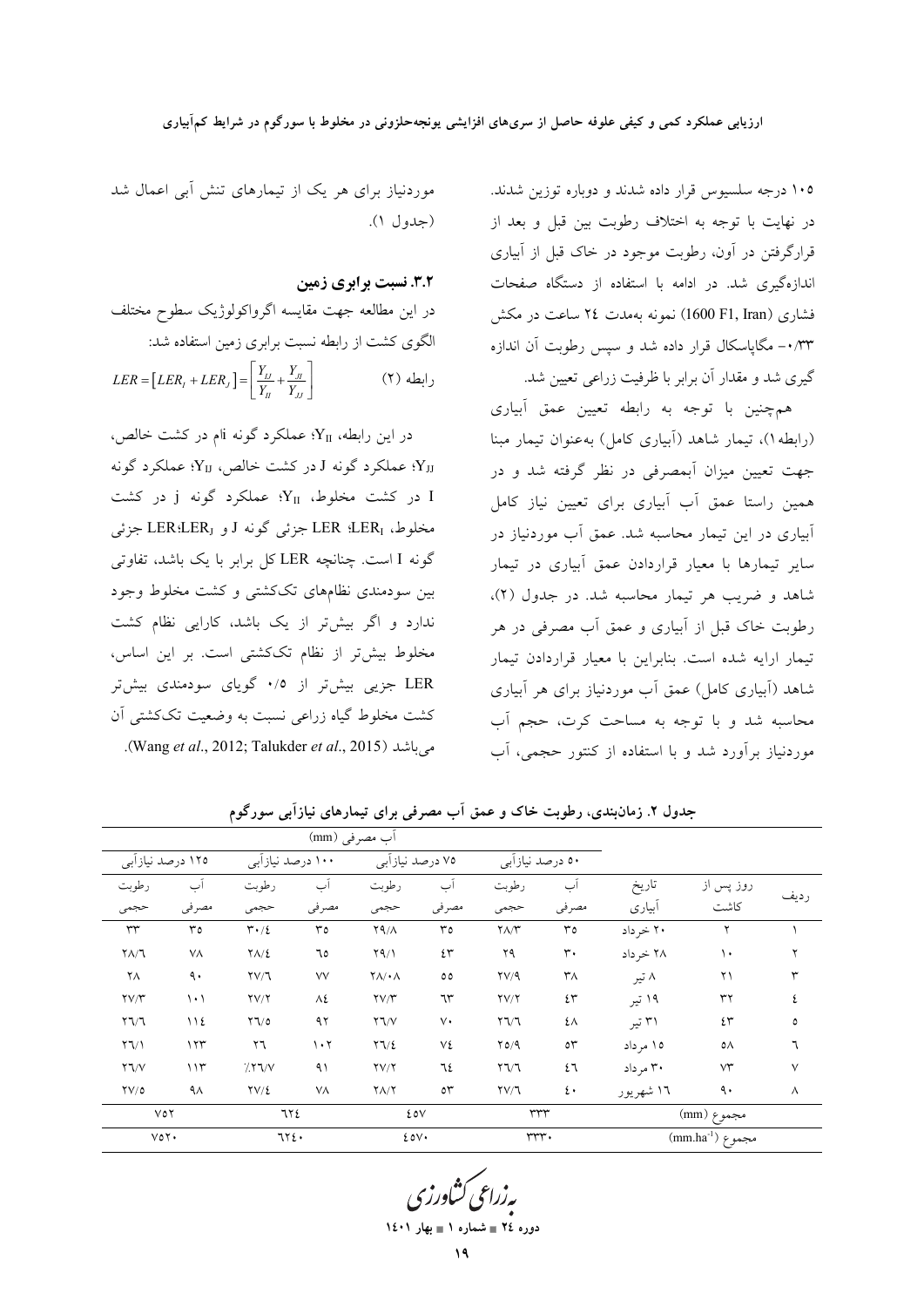٤.۲. ارزیابی بهرهوری آب آبیاری`

در نظامهای کشاورزی بهرهوری مصرف آب در گیاه نشاندهنده میزان ماده تولیدی گیاه بهازای واحد آب مصرفی است (Molden, 1997)، که از طریق رابطه (۳) قابل محاسبه است:

 $CWP_{I} = \frac{TDM}{W1}$  $(T)$  ابطه

که در آن، CWPı؛ بهرهوری آب آبیاری (کیلوگرم بر مترمکعب)، TDM؛ بیانگر کل ماده خشک تولیدشده توسط گیاه (کیلوگرم) و WU؛ مقدار آب بهکار بردهشده برای زراعت (مجموع مقادیر بارندگی و آبیاری) می باشد. بهدلیل اینکه عملیات کاشت در اواخر بهار صورت گرفت، مقدار بارندگی در رابطه فوق صفر در نظر گرفته شد.

## 0.۲. ارزیابی صفات کمی و کیفی علوفه

در پایان فصل رشد از هر کرت آزمایش و با درنظرگرفتن اثر حاشیهای یک متر مربع از بوتهها در هر تیمار برداشت شد. جهت ارزیابی عملکرد علوفه تر، نمونهبرداری از یونجه حلزونی در مرحله غلافدهی و برای سورگوم در مرحله ظهور خوشهها و بهصورت همزمان بهعمل آمد، سپس نمونهها بلافاصله پس از برداشت توزین شدند. همچنین جهت بررسی عملکرد علوفه خشک، نمونههای برداشت شده در درجه حرارت ۷۵ درجه سلسیوس تا ثابت.اندن وزن خشک درون آون قرار گرفتند و دوباره توزین شدند. جهت تعیین کیفیت علوفه در مراحل مختلف رشد، نمونهبرداری صورت گرفت. صفات کیفی شامل میزان پروتئین خام'، میزان خاکستر خام"، ماده خشک قابلهضم، ميزان الياف غيرمحلول در شوينده اسيدي°،

1. Crop Water Productivity (CWP)

- 4. Dry Mater Digestibility (DMD)
- 5. Acid Detergent Fiber (ADF)

دوره ٢٤ = شماره ١ = بهار ١٤٠١

میزان کربوهیدراتهای محلول در آب<sup>٬</sup> در زمان برداشت علوفه موردسنجش قرار گرفتند. بدین منظور ابتدا نمونهها با و با (Arthur H. Thomas, Philadelphia, PA) و با استفاده از غربال یک میلی متری آسیاب شدند. الیاف غیر محلول در شوینده اسیدی با روش .Van Soest et al (1994) و با استفاده از دستگاه تجزیه الیاف آنکوم Fiber Analyzer, Ankom 200, Ankom Technology ) Crop, Fairprt, NY, USA) در کیسههای آنکوم (ANKOM F57) و همراه با آلفاآمیلاز مقاوم به حرارت اندازهگیری شدند. پروتئین خام با دستگاه کلدال ( Kjeldahl Vap50 Gerhardt, Germany) تعيين گرديد. بدين منظور پس از قراردادن نمونهها در دستگاه، با استفاده از رابطه ٤، نیتروژن موجود در نمونه اندازهگیری شد:

 $T.N = \frac{[(T-B) \times N \times 0.014 \times 100]}{S}$  $(2)$  رابطه كه در آن، T.N: نيتروژن كل (درصد)، T؛ حجم اسيد مصرفی برای تیتر نمونه (میلی!پتر)، B؛ حجم اسید مصرفی برای حجمسنجی شاهد (میل<sub>ی</sub>لیتر)، S؛ وزن نمونه گیاهی (گرم) و N؛ نرمالیته اسیدسولفوریک (۰/۰۲ نرمال). پس از اندازهگیری نیتروژن کل نمونه، با اعمال ضریب ٦/٢٥ درصد يروتئين خام علوفه در تيمارهاي مختلف محاسبه شد. خاکستر خام نمونهها بهمدت ۱۲ ساعت در کوره الکتریکی با دمای ٥٥٠ درجه سلسیوس تعیین شد (AOAC, 2000). برای اندازهگیری کربوهیدارتهای محلول در آب از روش طیفسنجی فنل سولفوریک استفاده شد (Dubois et al., 1956).

#### 1.2. تجزیهوتحلیل آماری

تجزیهوتحلیل آماری دادههای حاصل از نمونهبرداری، با استفاده از نرم|فزار آماری SAS نسخه ۹/۲ انجام شد (SAS, 2009). مقايسه ميانگين صفات موردنظر با استفاده

<sup>2.</sup> Crude Protein (CP)

<sup>3.</sup> Crude Ash (CA)

<sup>6.</sup> Water Soluble Carbohydrates (WSC)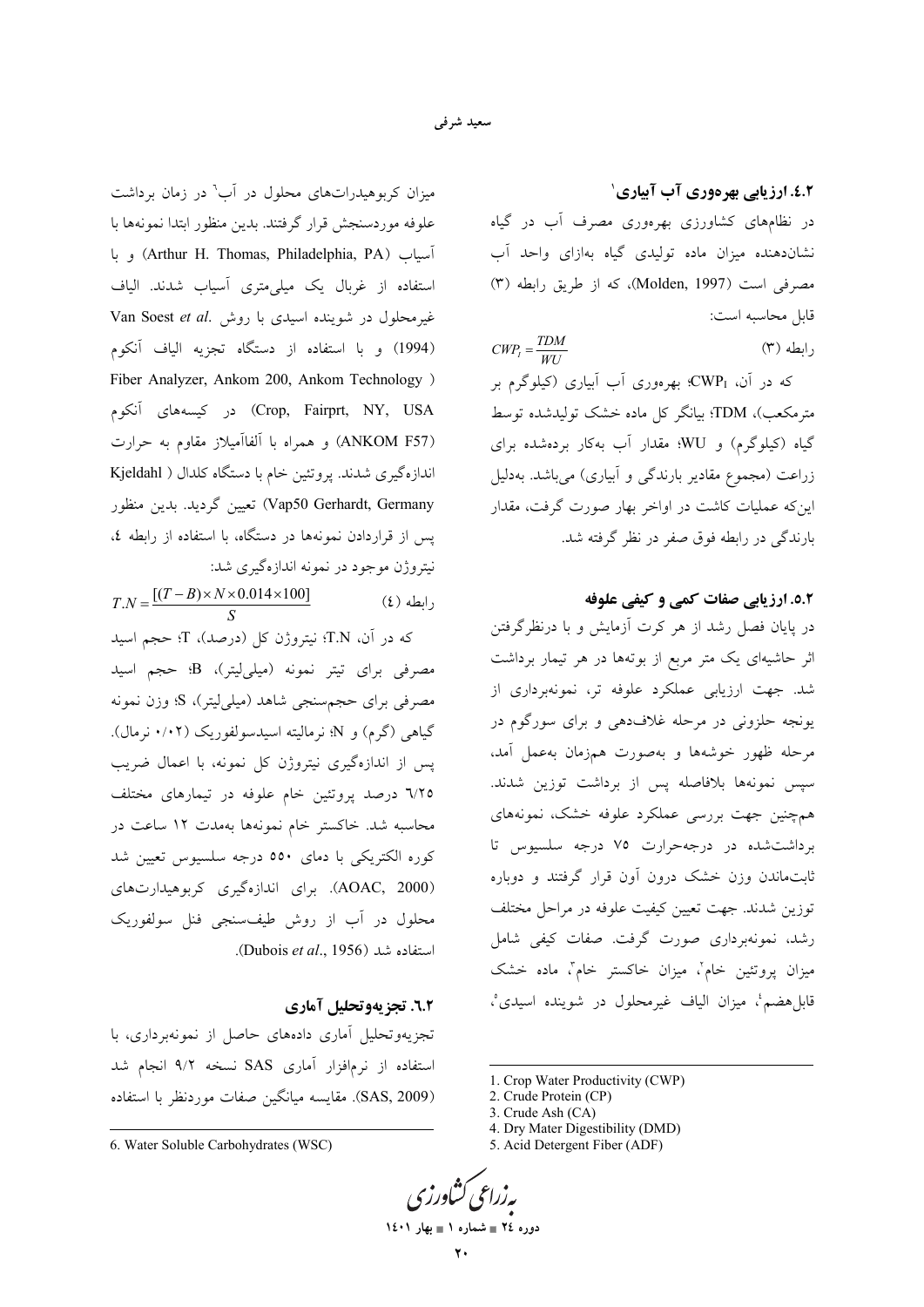از آزمون چنددامنهای دانکن در سطح احتمال پنج درصد صورت پذیرفت. همچنین ضریب همبستگی پیرسون بین کلیه صفات کمی و کیفی علوفه حاصل از الگوی کشت مخلوط تعيين شد.

# 3. نتايج و بحث

1.3. صفات کمی

نتايج تجزيه واريانس براى صفات كمى موردبررسى نشان داد که بین اثرهای ساده تأمین نیاز آبی، نسبتهای کشت مخلوط و برهمکنش دوگانه بین آنها برای صفات علوفه خشک، علوفه تر، نسبت برابری زمین و بهرهوری آب ۔<br>ابیاری اختلاف معنیداری در سطح یک درصد وجود دارد. براساس این نتایج اثر سال بر صفات مذکور نیز معنى دار بوده است (جدول ٣).

مقايسه ميانگين نشان داد (جدول ٤)، بيشترين عملکرد علوفه تر و خشک در تیمار تأمین ۱۲۵ درصد نیاز آبی و الگوی کشت سورگوم همراه با ۱۰۰ درصد

يونجەحلزونى بەدست آمد (بەترتيب ٥٣٥٧٨/٤٥ و ۱۳۳۰۲/۲۸ کیلوگرم در هکتار).

بهدلیل این که سورگوم گیاه اصلی در مخلوط به حساب میآید و تغییری در نسبت آن در مخلوط اعمال نشده است، انتظار هم میروفت این گیاه سهم عمدهای در تولید علوفه داشته باشد. هرچند عملکرد علوفه تر و خشک بهدستآمده در این تیمار از نظر آماری، اختلاف معنیداری با تیمارهای ۱۲۵ درصد نیازآبی و کشت خالص سورگوم، ۱۰۰ درصد نیاز آبی و ۱۰۰سورگوم+ ۱۰۰ یونجهحلزونی و سورگوم خالص نداشت.

نقش مكملي يونجهحلزوني در مخلوط با سورگوم منجر به افزایش ۸۳٤/۸۲ کیلوگرم در هکتار علوفه تر و ٦٣/٣٦ کیلوگرم علوفه خشک بیشتر در مقایسه با کشت سورگوم خالص در تیمار نیاز آبی ۱۲۵ درصد شد. در واقع علاوه بر استفاده مؤثر از زمین (نسبت برابری زمین ۱/۲۹)، با همان آب استفادهشده برای کشت خالص سورگوم، ۱/۵۵ درصد علوفه بيش تر توليد شده است (جدول ٤).

|                                              |                                                  |                                                                                                                                                     | أبياري                                                                                                                                                                                                                                                                          |          |                                                      |
|----------------------------------------------|--------------------------------------------------|-----------------------------------------------------------------------------------------------------------------------------------------------------|---------------------------------------------------------------------------------------------------------------------------------------------------------------------------------------------------------------------------------------------------------------------------------|----------|------------------------------------------------------|
|                                              | ميانگين مربعات                                   | درجه                                                                                                                                                |                                                                                                                                                                                                                                                                                 |          |                                                      |
| بهرەورى أب أبيارى                            | نسبت برابري زمين                                 | علوفهخشك                                                                                                                                            | علوفهتر                                                                                                                                                                                                                                                                         | آزادى    | منابع تغيير                                          |
| $\mathsf{V}\mathsf{Y}'\mathsf{Y}^{\ast\ast}$ | $\cdot$ /2 $\tau$ r <sup>**</sup>                | $\begin{array}{c} \uparrow \circ \upharpoonright \circ \upharpoonright \circ \upharpoonright \circ \upharpoonright \wedge^{\ast \circ} \end{array}$ | $\begin{array}{c} \texttt{N} \\ \texttt{N} \end{array} \begin{array}{c} \texttt{N} \\ \texttt{N} \end{array} \begin{array}{c} \texttt{N} \\ \texttt{N} \end{array} \begin{array}{c} \texttt{N} \\ \texttt{N} \end{array} \begin{array}{c} \texttt{N} \\ \texttt{N} \end{array}$ |          | سال                                                  |
| $\cdot/\nu$                                  | $\cdot/\cdot\cdot$                               | $0\Lambda Y\Lambda Y$                                                                                                                               | $0 \wedge \cdot \vee \vee 9 \cdot$                                                                                                                                                                                                                                              | ٤        | نكرار (سال)                                          |
| $\mathsf{IV}/\mathsf{AT}^{\ast\ast}$         | $\cdot$ /101**                                   | regrouser **                                                                                                                                        | ${\tt oIVOTTIVE}^{**}$                                                                                                                                                                                                                                                          | ٣        | نیاز آبی                                             |
| $\cdot$ /r $^{\ast\ast}$                     | $\cdot/\cdot\cdot\gamma\wedge^*$                 | $\wedge$ 0 $\vee \wedge \cdot \cdot \wedge^{\ast \ast}$                                                                                             | $\uparrow \uparrow \uparrow \uparrow \uparrow \uparrow \wedge \uparrow ^{\ast \ast }$                                                                                                                                                                                           | ٣        | نیاز آب <sub>ی</sub> × سال                           |
| $01/9V^{\# \#}$                              | $\cdot$ /111**                                   | $1.2.79922^{*0}$                                                                                                                                    | $1029M7.***$                                                                                                                                                                                                                                                                    | ٤        | لگويكشت                                              |
| $\cdot$ /۲۳**                                | $\cdot$ / $\cdot$ $\uparrow$ <sup>**</sup>       | rronon                                                                                                                                              | 077777.71                                                                                                                                                                                                                                                                       | $\gamma$ | سال× الگويكشت                                        |
| $7/\gamma\Lambda^{**}$                       | $\cdot/\cdot\wedge^{\mathbf{w}^{\oplus \oplus}}$ | 12129919                                                                                                                                            | $NAEAM179***$                                                                                                                                                                                                                                                                   | ٤        | نیاز آبی× الگویکشت                                   |
| $\cdot/\cdot \wedge^*$                       | $\cdot/\cdot\cdot0^{***}$                        | $OTTI^*$                                                                                                                                            | $0V*9V19^{**}$                                                                                                                                                                                                                                                                  | $\gamma$ | سال× نیاز اَبی× الگويكشت                             |
| $\cdot/\cdot\,$                              | $\cdot/\cdot\cdot$ \ $\Upsilon$                  | Y0V1Y9                                                                                                                                              | <b>IEWWA</b>                                                                                                                                                                                                                                                                    | ٦٤       | خطاي آزمايش                                          |
| $\mathbf{r}/\mathbf{or}$                     | 0/19                                             | 10/99                                                                                                                                               | $\frac{17}{0}$                                                                                                                                                                                                                                                                  |          | ضريب تغييرات (%)                                     |
|                                              |                                                  |                                                                                                                                                     |                                                                                                                                                                                                                                                                                 |          | ومستعملته والتراغي ممز داريمن دارد بالمسكنتان فملدون |

جدول ٣. نتايج تجزيه واريانس (ميانگين مربعات) مركب صفات كمي الگوى كشت سورگوم و يونجهحلزوني در سطوح مختلف

n، ٭ و ٭٭ بهترتیب غیر معنیدار، معنیدار در سطح کم تر از ٥ و ١ درصد.

دوره ٢٤ = شماره ١ = بهار ١٤٠١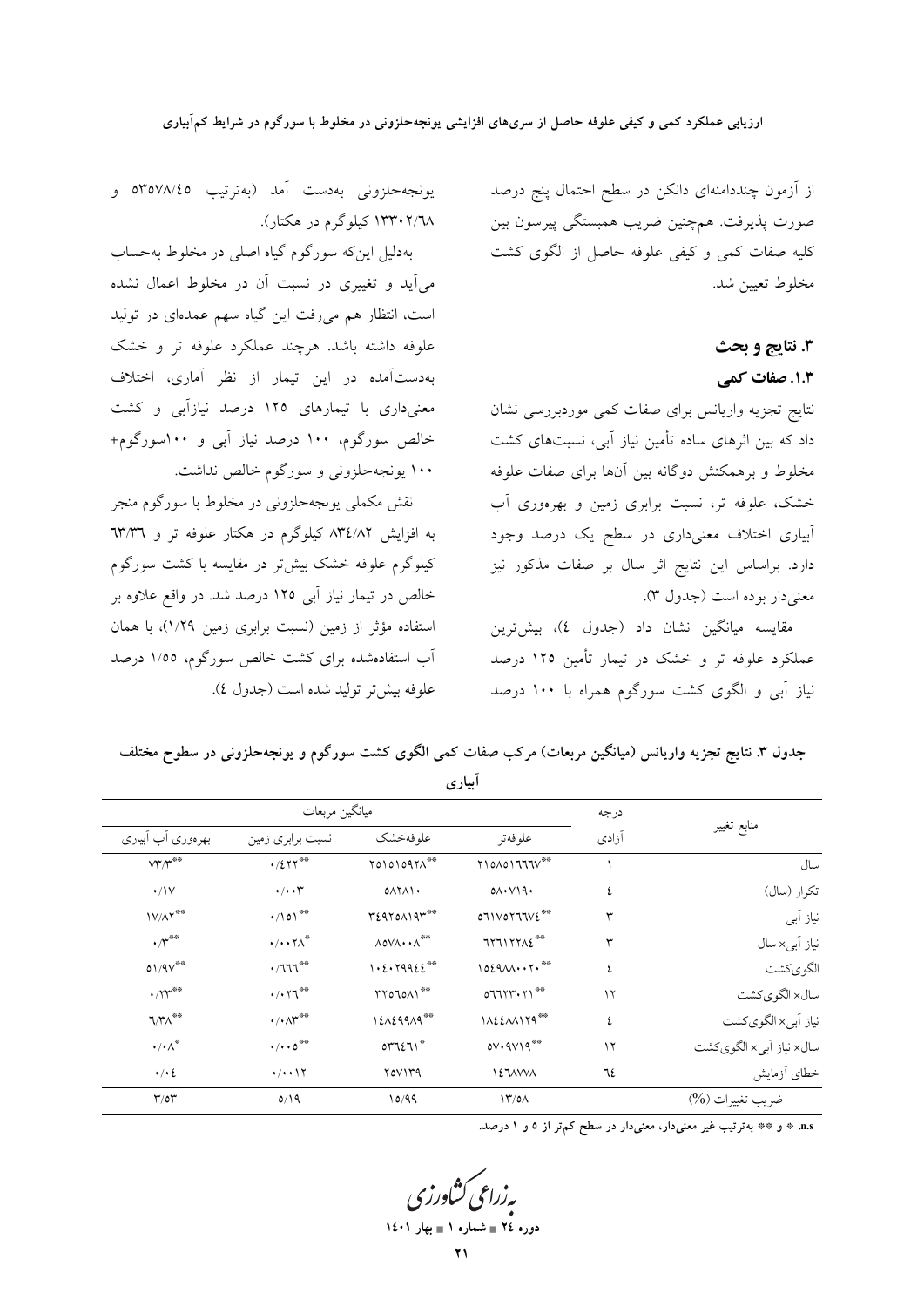در پژوهشی .EyshiRezaee et al (2011) EyshiRezaee et al دلیل کاهش ماده خشک در کشت مخلوط جو، نخود و شنبلیه را کاهش ورود نور به داخل كانويى گزارش نمودند و بيان داشتند کاهش ورود نور باعث سایهاندازی و افزایش میزان اختصاص مواد به ساقه برای جذب نور میشود. طی یژوهشی دیگر مشخص شده میزان تولید در کشت مخلوط غله-لگوم، بهدلیل عدم وجود آرایش منظم و افزایش رقابت درونگونهای، کاهش مییابد که علت احتمالی آن تشدید رقابت درونگونهای و اثر منفی آن بر وزن خشک غله، بهدلیل عدم وجود تراکم مناسب از گیاهان غله و لگوم در مجاورت هم ذكر شده است (Ghalenoee et al., 2017).

براساس نتايج، اختلاف أماري بين سطوح أبياري بسيار چشمگیر بود، بهطوریکه عملکرد علوفه تر حاصل از کشت خالص سورگوم در تیمار ٥٠ درصد نیاز آبی بهترتیب ٬۱۱/۵۹ تا۰/۰۲ و ۳٦/۷۳ درصد کمتر از تیمارهای ۱۰۰ ۱۰۰ و ٧٥ درصد نياز آبي بود. اين نتايج براي كشت خالص یونجهحلزونی در تیمار ٥٠ درصد نیازآبی، بهترتیب ٦٦/١٨. ٦٥/١٤ و ٤٦/٦٥ درصد كمتر از تيمارهاى ١٢٥، ١٠٠ و ٧٥ درصد نیازآبی گزارش شد (جدول ٤). این اختلاف عملکرد در اثر میزان مصرف آب بهدست آمد، بر همین اساس میتوان نتیجه گرفت که سورگوم پتانسیل بالایی در واکنش به تیمار بیش آبیاری دارد، بنابراین میبایست از گیاهی در مخلوط با آن استفاده نمود که بتواند کمبود آب را تا حدودی .(Stoltz & Nadeau, 2014; Paudel, 2016).

بیش ترین بهرهوری آب آبیاری بهترتیب در تیمارهای ۱۰۰سورگوم+ ۱۰۰ یونجهحلزونی و کشت خالص سورگوم همراه با تأمین ۱۰۰ درصد نیاز آب<sub>ی</sub> (۲٬۸۳ و ۲٬۸۲ کیلوگرم بهازای هر یک مترمکعب آب دریافتی) مشاهده شد. این نتايج نشان مىدهد كه در تيمار الگوى مخلوط ١٠٠ سورگوم+ ۱۰۰ یونجهحلزونی میزان بهرهوری آب در مقایسه با کشت خالص سورگوم یکسان بوده است و بر همین اصل

بەزراعى كشاورز دوره ٢٤ = شماره ١ = بهار ١٤٠١

یونجهحلزونی هیچگونه رقابتی با سورگوم در جذب آب نداشته است. از طرف دیگر در تیمار ۱۲۵ درصد نیاز آبی میزان بهرهوری آب آبیاری در همه الگوهای مخلوط مورد بررسی در این آزمایش کمتر از تیمار ۱۰۰ درصد نیاز آبی بود (جدول ٤). در همين راستا، در تيمار نسبت كامل سورگوم با یونجهحلزونی (تراکم ۱۰۰:۱۰۰) و تأمین ۱۲۵، ۱۰۰ و ۷۵ درصد نیاز آبی در مقایسه با تیمار ۵۰ درصدی نیاز آبی، عملکرد علوفه تر بهترتیب ٦١/١٨، ٦٠ و ٣٧/٩ درصد افزایش داشت. در مقایسه نتایج تولید کشت خالص سورگوم با تراکم کامل سورگوم و یونجهحلزونی در مخلوط مشخص شد که عملکرد علوفه تر و خشک افزایش یافته است (جدول ٤). با توجه به كمبود أب در مناطق خشك و نیمهخشک کشور و نیاز به علوفه در این مناطق، کشت و تولید گیاهان علوفهای بهویژه گیاهان متحمل به خشکی اجتنابناپذیر است. بنابراین یکی از راهکارهای مناسب، صرفهجویی در میزان و مدیریت مصرف آب میباشد. بر همین اساس اگر در منطقهای آب کافی در دسترس نباشد، كشت خالص گياهان آببر (نظير ذرت و يونجه چندساله) اقتصادی نخواهد بود؛ اما الگوی کشت خالص سورگوم علوفهای و یا مخلوط با یونجهحلزونی می تواند تا حدودی جايگزين مصرف بي رويه أب شود (جدول ٤).

### ٢.٣. صفات كيفي علوفه

براساس نتایج تجزیه واریانس، هر یک از اثرهای ساده سطوح نیازآبی و الگوی کشت مخلوط برای کلیه صفات درصد پروتئین خام، خاکستر خام، ماده خشک قابل هضم، الیاف غیرمحلول در شوینده اسیدی و کربوهیدرات محلول در سطح یک درصد معنیدار شدند. همچنین اثر متقابل سطوح نیازآبی× الگوی کشت نیز برای کلیه صفات موردبررسی در این پژوهش در سطح یک درصد معنیدار شد (جدول ٥).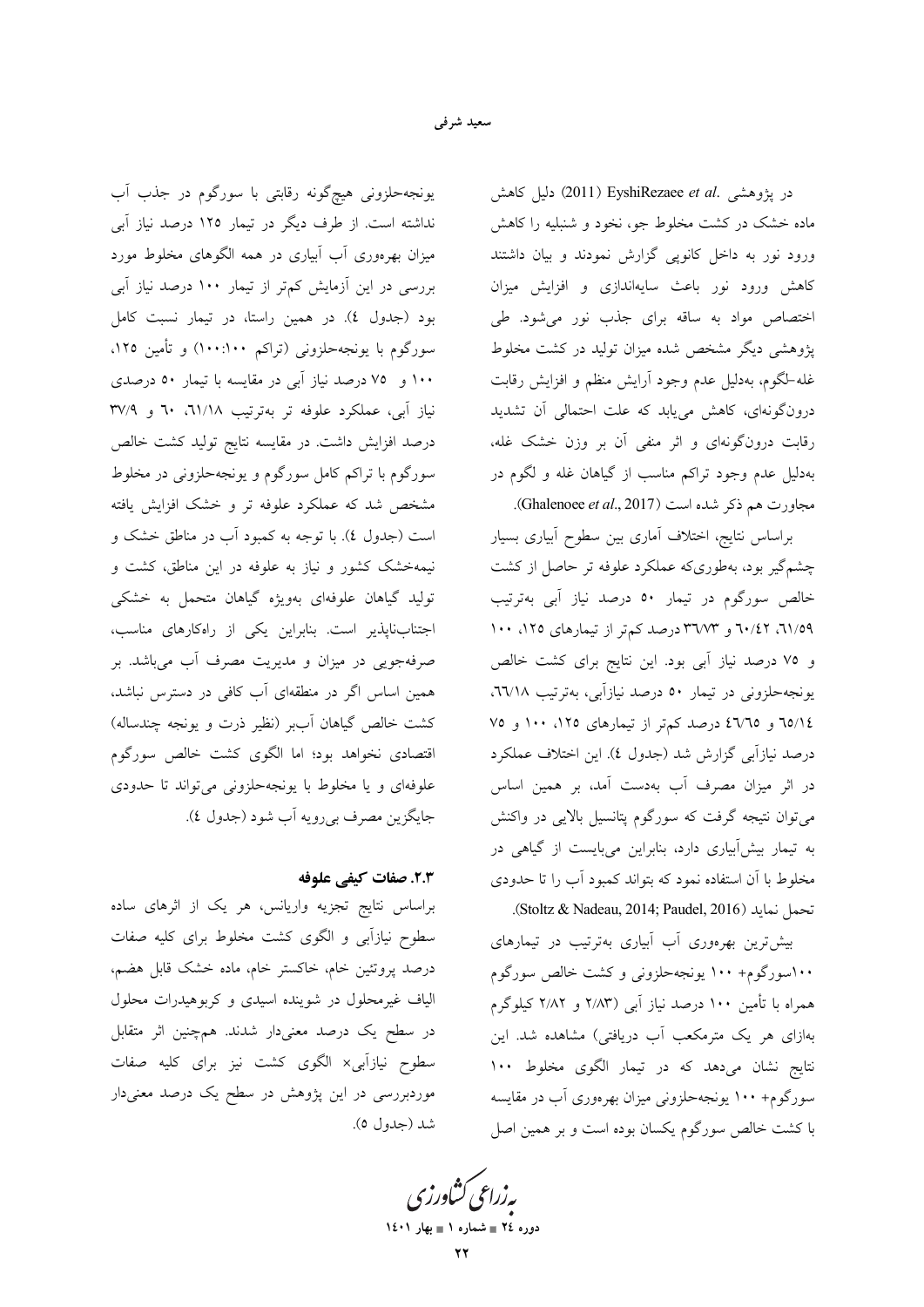| بهرهوري أب أبياري              | نسبت                      | علوفه خشک                          | علوفه تر                                   | الگوى مخلوط                 | أبياري                                                 |
|--------------------------------|---------------------------|------------------------------------|--------------------------------------------|-----------------------------|--------------------------------------------------------|
| $(kg.m^{-3})$                  | برابري زمين               | $(kg.ha^{-1})$                     | $(kg.ha^{-1})$                             |                             |                                                        |
| $1/11$ de                      |                           | $0.9.7$ h                          | $Y \cdot Y \circ Y \wedge 1$               | سورگوم خالص                 |                                                        |
| $\cdot$ /V $\tau$ ef           | $\cdot$ / $\land \land$ d | <b>£A1A/VV</b> hi                  | IVAYY/YY n                                 | ۱۰۰ سورگوم+ ۵۰ يونجهحلزوني  |                                                        |
| $\cdot$ / $\wedge$ Y e         | $\cdot$ /9 $\vee$ c       | $0$ \ \ \/ $V$ $\circ$ h           | 1A99V/Y2m                                  | ۱۰۰ سورگوم+ ۷۵ يونجهحلزوني  |                                                        |
| $1/17$ de                      | $\cdot$ /99 c             | 0.17/77h                           | Y. V97/T91                                 | ۱۰۰ سورگوم+ ۱۰۰ یونجهحلزونی |                                                        |
| $\cdot$ / $\sqrt{A}$ g         |                           | $Y \xi Y$ ٦ $k$                    | $41VV/T_0$                                 | يونجهحلزوني خالص            | ٥٠ درصد نيازأبني<br>0٧ درصد نیازأبر<br>۱۰ درصد نیازآبی |
| $\frac{1}{V}$ c                |                           | $\Lambda$ . 00/2 $\Lambda$ ef      | $rr \cdot 19/17 h$                         | سورگوم خالص                 |                                                        |
| $\cdot$ / $\wedge$ 1 e         | $\cdot$ /9 \ cd           | 7017/VTg                           | $\gamma$ on $\gamma$ , $\gamma$ $\gamma$ k | ۱۰۰ سورگوم+۵۰ يونجهحلزوني   |                                                        |
| $1/\lambda$ { de               | $\cdot$ /9 $\vee$ c       | VYV٩/٨ f                           | Y9.22/901                                  | ۱۰۰ سورگوم+۷۵ يونجهحلزوني   |                                                        |
| \/AV bc                        | $1/\cdot 2$ bc            | $\Lambda$ 719/10 $e$               | rr24r/79g                                  | ۱۰۰ سورگوم+۱۰۰یونجهحلزونی   |                                                        |
| $\cdot$ /* A fg                |                           | $\text{root}(47)$                  | $V^{\prime\prime}$ ۹۳/۲۹ $n$               | يونجهحلزوني خالص            |                                                        |
| $Y/\Lambda Y$ a                |                           | $17AYE/E0$ ab                      | 011VA/YT b                                 | سورگوم خالص                 |                                                        |
| 1/V1c                          | $1/47$ bc                 | $11.41/-7d$                        | 22.51/TT                                   | ۱۰۰ سورگوم+۵۰یونجهحلزونی    |                                                        |
| $\mathbf{Y}/\mathbf{V}$ b      | 1/4 b                     | $17197/T1$ bc                      | $E$ $N$ $V$ $V$ $d$                        | ۱۰۰ سورگوم+۷۵یونجهحلزونی    |                                                        |
| $Y/\Lambda Y$ a                | $1/\lambda$ ab            | ITA90/AA ab                        | 01990/77 ab                                | ۱۰۰ سورگوم+۱۰۰یونجهحلزونی   |                                                        |
| $\cdot$ / $\zeta$ $\uparrow$ f |                           | $77V \cdot 77 g$                   | Y 111 V X A j k                            | يونجهحلزوني خالص            |                                                        |
| $\frac{1}{V}$ c                | $\overline{\phantom{a}}$  | ITTT9/TT a                         | $o\gamma\gamma\gamma\gamma\gamma$ ab       | سورگوم خالص                 |                                                        |
| $1/11$ de                      | 1/17 b                    | $1127.77$ cd                       | 20Y''''/V2e                                | ۱۰۰ سورگوم+۵۰یونجهحلزونی    |                                                        |
| 1/77d                          | $1/19$ ab                 | 170VV47b                           | 29090/E7c                                  | ۱۰۰ سورگوم+۷۵یونجهحلزونی    |                                                        |
| 1/V1c                          | 1/19a                     | $1rr + 7/7$ a                      | $OTOV\Lambda/\&O$ a                        | ۱۰۰ سورگوم+۱۰۰یونجهحلزونی   | ۱۲۵ درصد نیازآبی                                       |
| $\cdot$ /** fg                 |                           | $7\lambda\lambda \cdot \sqrt{2}$ g | $\forall x \in Y \land \forall y$          | يونجهحلزوني خالص            |                                                        |
|                                |                           |                                    |                                            |                             |                                                        |

جدول ٤. نتایج مقایسه میانگین اثر سطوح مختلف آبیاری× الگوی کشت سورگوم با یونجهحلزونی بر عملکرد علوفه تر و خشک و نسبت برابری زمین

میانگینهای دارای حروف مشترک در هر ستون. درسطح احتمال پنج درصد از نظر آماری تفاوت معنیداری ندارند.

جدول ٥. نتایج تجزیه واریانس (میانگین مربعات) مرکب صفات بیوشیمیایی الگوی کشت سورگوم و یونجهحلزونی در سطوح مختلف أبياري

|                                                       | درجه آزادي                                 |                                             |                                     |                                 |    |                            |
|-------------------------------------------------------|--------------------------------------------|---------------------------------------------|-------------------------------------|---------------------------------|----|----------------------------|
| كربوهيدراتهاي محلول                                   | الیاف غیرمحلول در شوینده اسیدی             | ماده قابل هضم                               | خاكسترخام                           | پروتئين خام                     |    | منابع تغيير                |
| $1/V_0^{n.s}$                                         | 212/TT                                     | $Y/Y^{\otimes\otimes}$                      | $\mathbf{r} \wedge \mathbf{r}$      | $V\Upsilon^{\ast\ast}$          |    | سال                        |
| 1/4                                                   | $\cdot/\cdot71$                            | .492                                        | $\cdot/\cdot\cdot\zeta$             | $\cdot$ /VA                     | ٤  | تكرار (سال)                |
| $\mathsf{r}\cdot$ / $\mathsf{v}\mathsf{v}^{\ast\ast}$ | $11/7 \cdot \Lambda^{**}$                  | 17/29                                       | $\Upsilon/\Upsilon$                 | $\Lambda/\Lambda \Upsilon^{**}$ | ٣  | نيازأبي                    |
| $2/\cdot 7^{\circ\circ}$                              | $19/\Lambda$                               | $\mathsf{YV}/\mathsf{Y}^{\ast\ast}$         | $\cdot/\cdot\vee^{\ast\circ}$       | $1/$ $Vn.s$                     | ٣  | نیاز آب <sub>ی</sub> × سال |
| $\mathsf{rro/rn}^{\ast\ast}$                          | $\text{root}/\text{V}^{\text{max}}$        | $TVV/Y$ ۹**                                 | $Y \cdot 1 / \cdot 7^{\circ \circ}$ | 279/09                          | ٤  | الگويكشت                   |
| 1/17n.s                                               | $\mathcal{N} \cdot \Lambda^{\otimes \Phi}$ | $\cdot$ / $\gamma$ $\epsilon$ <sup>**</sup> | $\cdot$ /1٢٣                        | 1/79n.s                         | ۱۲ | سال× الگويكشت              |
| Y/90                                                  | $V/Y^{\ast\ast}$                           | $19/\lambda7$                               | $\cdot$ /٤٣**                       | 2/29                            | ٤  | نیاز آبی× الگويكشت         |
| $\cdot/\lambda \xi$ n.s                               | 1/12                                       | $1/\tau$ r                                  | $\cdot/\cdot\,$ { $\rangle$ **      | $\sqrt{\cdot v_{n.s}}$          | ۱۲ | سال× نياز أبي× الكوى كشت   |
| $\cdot$ / $\sqrt{2}$                                  | $\cdot/\cdot\vee\mathcal{E}$               | $\cdot/\cdot\,$ { $\wedge$                  | .7117                               | $\cdot/\Lambda$ Y               | ٦٤ | خطاي أزمايش                |
| V/A9                                                  | 11/19                                      | 1.79                                        | 1/27                                | V/OE                            |    | ضريب تغييرات (9⁄0)         |

. n.s. \* و \*\* بهترتیب غیر معنیدار، معنیدار در سطح کم تر از ٥ و ١ درصد

به زراعی کشاورزی<br>دوره ۲٤ = شعاره ۱ = بهار ۱٤۰۱ ٧v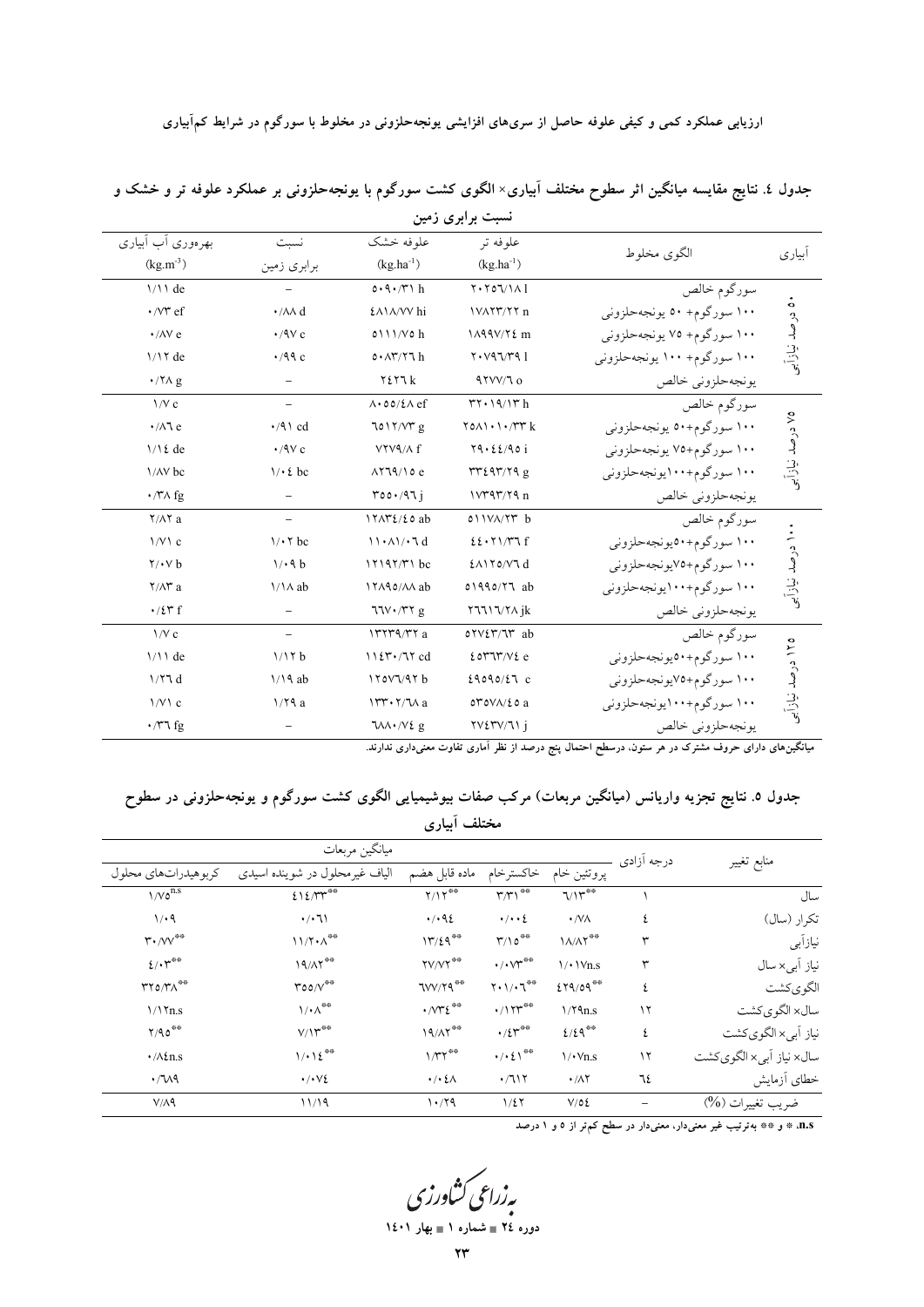#### سعيد شرفي

كشت بيش ترين تأثير را بر كيفيت علوفه داشته است، با کاهش سهم آن درصد پروتئین کاهش معنیداری داشته است (جدول ۷). براساس نتایج پژوهشگران مشخص شده میزان خوشخوراکی علوفه تولیدی رابطه مستقیمی با درصد پروتئین دارد، زیرا با افزایش تراکم گیاهی، بهرهبرداری از منابع بهعلت افزایش رقابت گیاهان در مخلوط، بهشدت کاهش یافته و درصد پروتئین گیاه نیز در اثر رقابت درون گونهای کاهش مییابد ( & Bedoussac Justes, 2011; Barati et al., 2015; Pellicano et al., .(2015; Sharafi, 2020a براساس نتايج مقايسه ميانگين صفات بيوشيميايي در جدول (٦)، بیش ترین درصد پروتئین خام در تیمار کشت خالص یونجهحلزونی (۱۹/۹۱ درصد) مشاهده شد. با توجه به اضافهشدن یونجهحلزونی در مخلوط با سورگوم در مقايسه با كشت خالص آن درصد پروتئين ١١/٨٣ درصد افزایش یافت. بنابراین همزمان با افزایش عملکرد علوفه خشک، عملکرد کیفی نیز افزایش نشان داد (جدول٦). این نتایج گویای آن است که میزان پروتئین خام ارتباط مستقیمی با نوع گیاه (یونجهحلزونی) و سطوح ابیاری دارد. افزایش سهم یونجهحلزونی در الگوی

جدول ٦. نتايج مقايسه ميانگين اثر سطوح مختلف آبياري× الگوى كشت سورگوم با يونجهحلزون<sub>ى</sub> بر صفات بيوشيميايى

|                             |                            | پروتئين خام                           | خاكستر خام                    | ماده قابل هضم                                                                           | الیاف غیر محلول در شوینده اسیدی            | کر ہو ہیدرات محلول<br>(9/0)  |  |
|-----------------------------|----------------------------|---------------------------------------|-------------------------------|-----------------------------------------------------------------------------------------|--------------------------------------------|------------------------------|--|
| أبياري                      | الگوی مخلوط                | (0/0)                                 | (0/0)                         | (0/0)                                                                                   | (9/6)                                      |                              |  |
|                             | سورگوم خالص                | $\lambda/\cdot \Lambda$ g             | $\frac{1}{4}$                 | $V$ ۹/٥ $\wedge$ a                                                                      | 19/10e                                     | $V/Y$ f                      |  |
|                             | ۱۰۰ سورگوم+۵۰ یونجهحلزونی  | $\frac{1.4V}{1.6}$                    | V/O9c                         | VA/V٤ ab                                                                                | $Y \cdot / YY$ de                          | $4/VV$ d                     |  |
| ۵۰ درصد نیاز آبی            | ۱۰۰ سورگوم+۷۵ يونجهحلزوني  | $\frac{1}{\sqrt{2}}$                  | ٦/٧٦ cd                       | VV/A2 ab                                                                                | ۲۱/V٤ d                                    | $\frac{1}{\sqrt{6}}$         |  |
|                             | ۱۰۰ سورگوم+۱۰۰ یونجهحلزونی | 17/17c                                | $\sqrt{4}$ cd                 | $V_0/V b$                                                                               | $\frac{1}{2}$ or $cd$                      | 11/Vc                        |  |
|                             | يونجهحلزوني خالص           | 19/91a                                | $2/V \$ e                     | 77/77c                                                                                  | $Y\Lambda/\mathcal{E}Y$ b                  | IV/V a                       |  |
|                             | سورگوم خالص                | $4/VT$ f                              | ۱۰/۷٦ ab                      | $\wedge\!\!\!\cdot\!\!\!\cdot\!\!\!\cdot\!\!\!\cdot\!\!\!\cdot\!\!\!\cdot\!\!\!\cdot$ a | 19/٣٦ de                                   | $\Lambda/\Upsilon\Lambda$ de |  |
|                             | ۱۰۰ سورگوم+۵۰ یونجهحلزونی  | $\frac{1.19}{6}$                      | $V/\Sigma \Upsilon c$         | VA/A\ ab                                                                                | $\mathsf{Y} \cdot / \mathsf{V}$ de         | $4/\cdot$ $\vee$ d           |  |
| ۷۵ درصد نیازآب <sub>ر</sub> | ۱۰۰ سورگوم+۷۵ يونجهحلزوني  | 11/0e                                 | ٦/٧٣ cd                       | VV/1V ab                                                                                | $Y\setminus Z\setminus d$                  | $9/\lambda\ell$ cd           |  |
|                             | ۱۰۰ سورگوم+۱۰۰ یونجهحلزونی | $17/7$ cd                             | ٦/٨٩ cd                       | $V\sqrt{7}$ b                                                                           | $\frac{1}{\sqrt{2}}$                       | 11/77c                       |  |
|                             | يونجهحلزوني خالص           | $19/T$ a                              | $2/V$ ۹ e                     | 77/7AC                                                                                  | $Y \wedge / \Sigma Y$ b                    | $1V/Y$ a                     |  |
|                             | سورگوم خالص                | $V/\mathcal{V}$ gh                    | 1 · / V ab                    | V9/Y2a                                                                                  | 19/Ao de                                   | $\sqrt{\sqrt{9}}$ f          |  |
|                             | ۱۰۰ سورگوم+۵۰ یونجهحلزونی  | $9/71$ fg                             | $V/\mathcal{E}$ c             | VV/\'\ ab                                                                               | $Y \cdot / 0V$ de                          | $\Lambda/\Upsilon$ e         |  |
| ۱۰ درصد نیازأبر             | ۱۰۰ سورگوم+۷۵ يونجهحلزوني  | $\frac{1 \cdot 7 \cdot 5}{1 \cdot 6}$ | $\mathfrak{o}/\mathsf{V}$ l d | $V\sqrt{17}b$                                                                           | $Y\$ / $oV d$                              | $\sqrt{\cdot}$ de            |  |
|                             | ۱۰۰ سورگوم+۱۰۰ یونجهحلزونی | $11/27$ de                            | $\frac{2}{4}$ o de            | V2/T1b                                                                                  | ۲۲/V٤ cd                                   | $\frac{1}{4}$                |  |
|                             | يونجهحلزوني خالص           | <b>1A/AA</b> a                        | $2/71$ e                      | $70/\lambda 0c$                                                                         | YA/Ao ab                                   | $\frac{1}{\sqrt{2}}$         |  |
|                             | سورگوم خالص                | $V/\mathfrak{o}$ h                    | 11/V9a                        | $\Lambda \setminus \Lambda$ 2 a                                                         | $Y \cdot / oV$ de                          | $\sqrt{Vfg}$                 |  |
|                             | ۱۰۰ سورگوم+۵۰ یونجهحلزونی  | $9/0$ fg                              | $\sqrt{9}$ cd                 | VA/9V ab                                                                                | $\gamma \gamma \gamma d$                   | $V/\xi\ell$ ef               |  |
|                             | ۱۰۰ سورگوم+۷۵ يونجهحلزوني  | $9/42$ ef                             | 0/7T d                        | VV/V ab                                                                                 | YY/To cd                                   | $\lambda/\mathrm{17}$ e      |  |
| ۱۲۵ درصد نیازأبر            | ۱۰۰ سورگوم+۱۰۰ یونجهحلزونی | $11/77$ de                            | $0/\xi$ o d                   | VV/YV b                                                                                 | $\frac{1}{2}$                              | 9/72 d                       |  |
|                             | يونجه حلزوني خالص          | 1A/00 ab                              | 2/2Vc                         | ٦V/٢V c                                                                                 | $\mathsf{r} \cdot \mathsf{A} \mathsf{t}$ a | 10/17b                       |  |
|                             |                            |                                       |                               |                                                                                         |                                            |                              |  |

ً میانگینِهای دارای حروف مشترک در هر ستون، در سطح احتمال پنج درصد از نظر آماری تفاوت معنیِداری ندارند.

پەزراعى كشاورزى دوره ٢٤ = شماره ١ = بهار ١٤٠١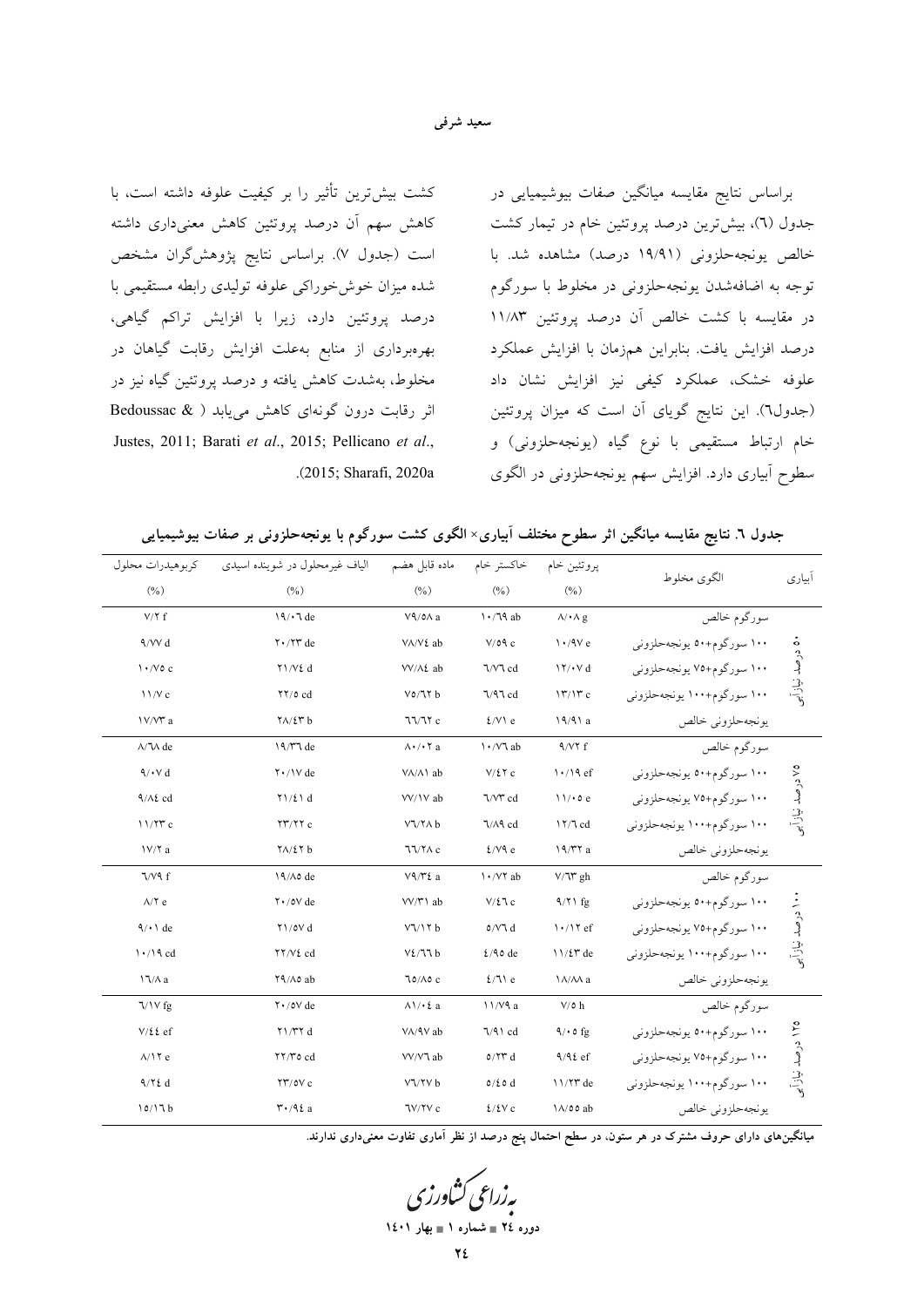درصد خاکستر علوفه دلالت بر حضور مواد معدنی در بافتهای گیاهی دارد. لذا هرچه مقدار آن بیشتر باشد، مواد معدنی بیشتری در اختیار دام قرار خواهد گرفت و در نهایت ارزش غذایی علوفه برای دام بیشتر خواهد بود. بیشترین درصد خاکستر خام در علوفه در تیمار کشت خالص سورگوم (۱۱/۷۹ درصد) مشاهده شد، هرچند که بین هیچیک از سطوح آبیاری اختلاف معنیداری مشاهده نشد. با توجه به نتایج حاصل از این آزمایش، رابطه معکوسی بین درصد پروتئین خام و درصد خاکستر وجود دارد؛ بهنحویکه با افزایش حجم بافتهای گیاهی، درصد پروتئین خام کاهش یافت. انتظار میرود انتخاب همزمان گیاهان چهارکربنه (سورگوم) با بقولات سه كربنه چنين نتايجي را بههمراه داشته باشد. گياهان چهارکربنه جثه بزرگتری دارند و در نتیجه سهم بیشتری از منابع را بهخود اختصاص می دهند ( Moghadam, 2017). بر همین اساس، با افزایش سهم یونجهحلزونی در مخلوط، درصد خاکستر خام کاهش نشان داد. این مقادیر کم تر از هر یک از تیمارهای کشت خالص سورگوم بود (جدول ٦).

براساس نتايج أزمايش، ماده قابل هضم تحت تأثير مستقیم سورگوم در الگوی کشت قرار داشت، بهنحوی که حداکثر میزان ماده قابل هضم در کشت خالص سورگوم (۸۱/۰٤ درصد) و در تیمار نیاز آبی ۱۲۵ درصد مشاهده شد، هرچند که اختلاف معنی داری با هیچ یک از تیمارهای سطوح آبیاری نداشت (جدول ٦). همچنین با توجه به نتایج بهدستآمده، بیشترین درصد الیاف غیرمحلول در شوینده اسیدی و تیمار ۱۲۵ درصد نیاز آبی در الگوی کشت خالص یونجهحلزونی (٣٠/٩٤ درصد) مشاهده شد. درصد الياف غيرمحلول در شوینده اسیدی ارتباط معکوسی با حضور سورگوم در تیمارهای مورد بررسی داشت، به نحویکه در

تیمارهای سورگوم خالص و سورگوم در مخلوط کم ترین درصد الیاف غیرمحلول در شوینده اسیدی مشاهده شد. با افزایش تأمین نیاز آبی درصد الیاف غیرمحلول در شوینده اسیدی افزایش داشت، اما میزان آن در تیمار ٥٠ درصد نیاز آبی در مقایسه با تیمار ١٢٥ درصد فقط ۲/۵۱ درصد کاهش نشان داد.

درصد الياف غيرمحلول در شوينده اسيدي تجلي سهم دیواره سلولی شامل سلولز و لیگنین (بهاستثنای همی سلولز) در جیره دام بوده و بیانگر قابلیت هضم علوفه توسط دام است، که با افزایش این شاخص از قابلیت هضم علوفه كاسته مى شود (Pooramir *et al.*, 2010). بهطورکلی، از این نتایج میتوان چنین استنباط نمود که حضور گیاهی از خانواده بقولات در مخلوط (بهدلیل بالاتربودن میزان پروتئین خام بقولات نسبت به غلات) علاوه بر افزایش میزان درصد پروتئین خام، به قابلیت هضم علوفه توسط دام نيز كمك مي نمايد ( Nabati Nasaz et al., 2016)، زیرا اگر اجزای مخلوط مکمل یکدیگر باشند، جذب عناصر غذایی در کشت مخلوط بیشتر از کشت خالص بوده و در نتیجه علاوه بر افزایش عملکرد كمي، كيفيت علوفه نيز افزايش خواهد يافت ( Mikic et .(al., 2015; Sharafi, 2020a

نتايج مطالعه Jafari Ashraf (2016) در کشت مخلوط یونجه با سه گونه گراس سردسیری نشان داد که کم ترین مقدار الیاف غیرمحلول در شوینده اسیدی و بیش ترین میزان قابلیت هضم ماده خشک به گیاه یونجه اختصاص داشت. براساس مطالعات .Salehi et al (2019) كشت مخلوط تريتيكاله با لگومها باعث بهبود كيفيت علوفه أن شد. اين موضوع مي تواند به كاهش درصد الياف غیرمحلول در شوینده اسیدی و افزایش درصد پروتئین خام علوفه تريتيكاله در كشت مخلوط با لگومها مربوط باشد. همچنین آنها گزارش کردند که قابلیت هضم ماده

بەزراعى كشاورز دوره ٢٤ = شماره ١ = بهار ١٤٠١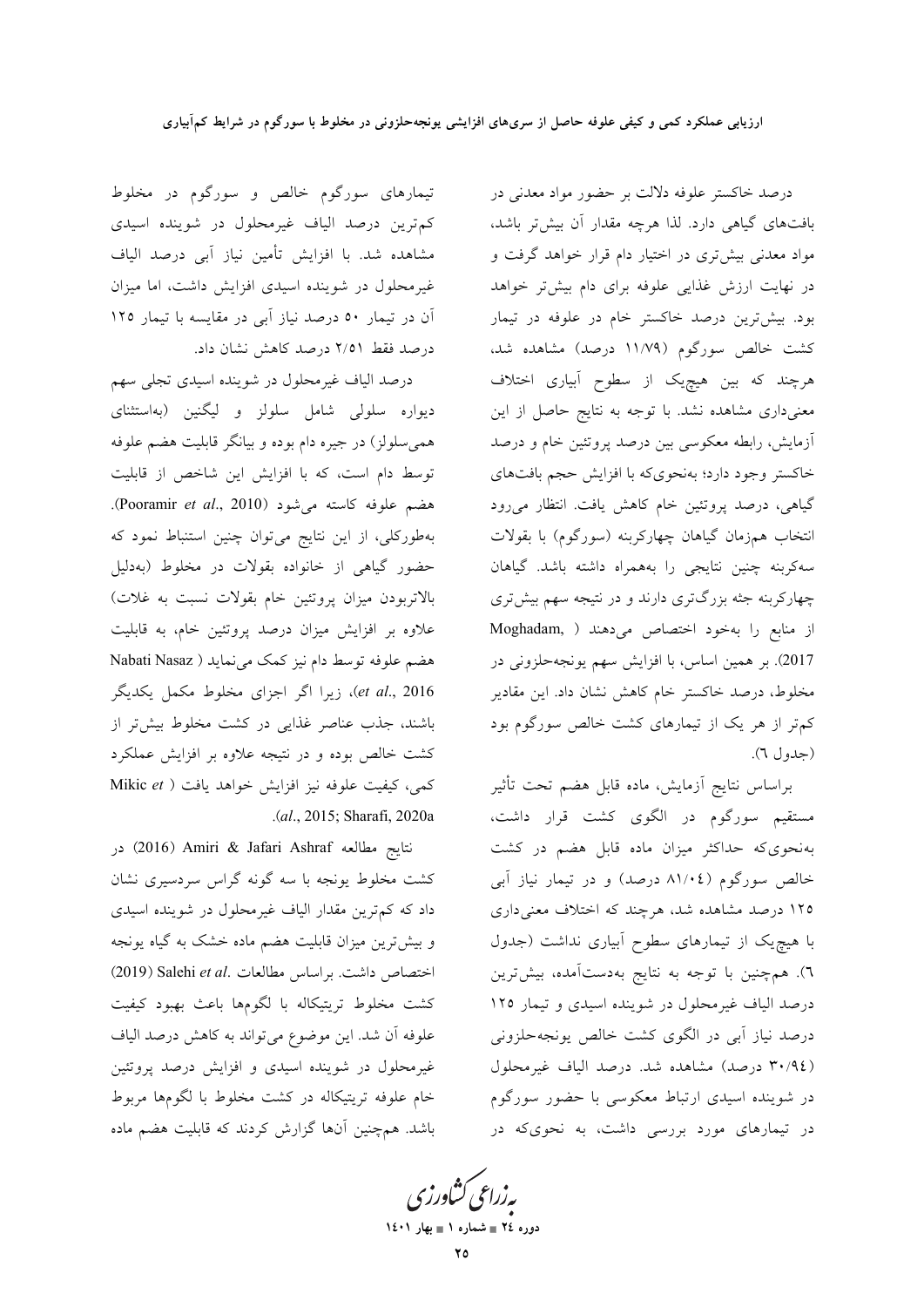#### سعید شرفی

همچنین بیشترین همبستگی منفی و معنیدار بین نسبت برابری زمین با درصد خاکستر خام (\*\*)۰-)، قابلیت هضم ماده خشک با درصد پروتئین خام و قابلیت هضم با کربوهیدراتهای محلول (\*\*۰/۸۹) وجود داشت. ماده خشک قابل هضم نیز همبستگی منفی با الیاف غیر محلول در شوینده اسیدی نشان داد (\*\*۰/۷٤). درصد پروتئین خام همبستگی مثبتی با الیاف غیر محلول در شوینده اسیدی (\*\*۸۱/۰) داشت. از طرف دیگر بهرەورى آب آبيارى همبستگى منفى با كليه صفات كيفى مورد بررسی (بهجز درصد خاکستر خام) در این یژوهش نشان داد (جدول ۷).

Salehi et al. و (2011) Arzani) (2019)، متغيرهاي افزايش كيفيت علوفه (نيتروژن، پروتئین خام ومواد معدنی) و متغیرهای کاهنده کیفیت علوفه (الياف خام، الياف نامحلول درشوينده خنثى و الياف نامحلول در شوينده اسيدي)، بر هضم يذيري علوفه تأثير دارند.

خشک با درصد الیاف غیرمحلول در شوینده اسیدی همبستگی منفی و با مقدار نیتروژن و پروتئین خام همبستگی مثبت دارد. میزان هضمپذیری گیاه با قسمتهاى مختلف ديواره سلولى بهويژه الياف غيرمحلول در شوینده اسیدی و درصد نیتروژن جذبشده ارتباط دارد.

٣.٣. آزمون همبستگي

با توجه به نتایج ضریب همبستگی پیرسون، بیشترین همبستگی مثبت بین علوفه خشک با علوفه تر، درصد پروتئین خام با کربوهیدراتهای محلول در آب مشاهده شد (\*\*۹۸). علوفه خشک و علوفه تر همبستگی مثبت و معنیداری با نسبت برابری زمین (در سطح پنج درصد) قابلیت هضم ماده خشک و بهرهوری آب آبیاری در سطح یک درصد و همبستگی منفی و معنیداری با درصد پروتئین خام و الیاف غیرمحلول در شوینده اسیدی در سطح پنج درصد داشتند.

جدول ۷. ضرایب همبستگی پیرسون برای صفات علوفهتر و خشک، نسبت برابری زمین، پروتئین خام، خاکستر خام، قابلیت هضم ماده خشک، الیاف غیر محلول در شوینده اسیدی و کربوهیدراتهای محلول در آب

| $\sim$ $\sim$ | $\vee$                                  | $\mathcal{L}$               |                        |                                                           |                                       | $\circ$ $\epsilon$ $\qquad \qquad$ $\qquad$ $\qquad$ $\qquad$ $\qquad$ $\qquad$ $\qquad$ $\qquad$ $\qquad$ $\qquad$ $\qquad$ $\qquad$ $\qquad$ $\qquad$ $\qquad$ $\qquad$ $\qquad$ $\qquad$ $\qquad$ $\qquad$ $\qquad$ $\qquad$ $\qquad$ $\qquad$ $\qquad$ $\qquad$ $\qquad$ $\qquad$ $\qquad$ $\qquad$ $\qquad$ $\qquad$ $\qquad$ $\qquad$ $\qquad$ |                                                              | کد ا<br>صفات        |  |
|---------------|-----------------------------------------|-----------------------------|------------------------|-----------------------------------------------------------|---------------------------------------|------------------------------------------------------------------------------------------------------------------------------------------------------------------------------------------------------------------------------------------------------------------------------------------------------------------------------------------------------|--------------------------------------------------------------|---------------------|--|
|               |                                         |                             |                        |                                                           |                                       |                                                                                                                                                                                                                                                                                                                                                      |                                                              | ۱ علوفه تر          |  |
|               |                                         |                             |                        |                                                           |                                       |                                                                                                                                                                                                                                                                                                                                                      | $\cdot$ /٩ $\wedge^{\text{\tiny\textsf{\tiny $4$}\$}}$       | ۲ علوفه خشک         |  |
|               |                                         |                             |                        |                                                           |                                       | $\cdot \pi$ q*                                                                                                                                                                                                                                                                                                                                       | $\boldsymbol{\cdot} \wedge \!\! \boldsymbol{\cdot} \wedge^*$ | ۳ نسبت برابری زمین  |  |
|               |                                         |                             |                        |                                                           | $ \cdot \pi i$                        | $-105$                                                                                                                                                                                                                                                                                                                                               | $-10r$                                                       | ٤ پروتئين خام       |  |
|               |                                         |                             |                        | $\cdot/\lambda$ n.s                                       | $-$ + /9 **                           | $-\cdot/\cdot$ on.s                                                                                                                                                                                                                                                                                                                                  | $-\cdot/\cdot\text{2n.s}$                                    | ہ خاکستر خام        |  |
|               |                                         |                             | $-\cdot/\ln s$         | $- \cdot / \Lambda$ q <sup>**</sup>                       | $\cdot$ / $\sim$ $\sim$               | $\cdot$ / $\zeta$ r <sup>**</sup>                                                                                                                                                                                                                                                                                                                    | $\cdot/27$ **                                                | ٦ قابليت هضم        |  |
|               |                                         | $-1/\sqrt{2}$               | $\cdot/\$ \ \tn.s      | $\cdot$ // \ $^{**}$                                      | $-10^{\circ}$                         | $-1/21$ <sup>**</sup>                                                                                                                                                                                                                                                                                                                                | $- \cdot \wedge^* \wedge^*$                                  | ٧ الياف غيرمحلول    |  |
|               | $\cdot$ / $\vee$ $\uparrow$             | $- \cdot / \Lambda$ ٩ $*$   | $\cdot$ / $\cdot$ 9n.s | $\cdot$ /٩ $\wedge^{\text{\tiny\textsf{\tiny $4$}}\circ}$ | $ \cdot$ / $\cdot$ $\epsilon$ $\cdot$ | $-107$                                                                                                                                                                                                                                                                                                                                               | $-107$                                                       | ۸ کربوهیدرات محلول  |  |
| $-1.72$       | $- \cdot / \vee \wedge^{\otimes \circ}$ | $\cdot/\Upsilon^{\ast\ast}$ | $-\cdot/\Omega$ n.s    | $-$ - $/ {\rm{TV}}^{\otimes \otimes}$                     |                                       | $\cdot / \xi \mathrm{T}^{\ast \ast} \longrightarrow / \Lambda^{\ast \ast}$                                                                                                                                                                                                                                                                           | $\boldsymbol{\cdot}$ /V/ $\!\!$                              | ۹ بهرهوری أب أبیاری |  |
|               |                                         |                             |                        |                                                           |                                       |                                                                                                                                                                                                                                                                                                                                                      |                                                              |                     |  |

n.s. \* و \*\* بهترتیب غیر معنیدار، معنیدار در سطح کم تر از ٥ و ١ درصد.

دوره ٢٤ = شماره ١ = بهار ١٤٠١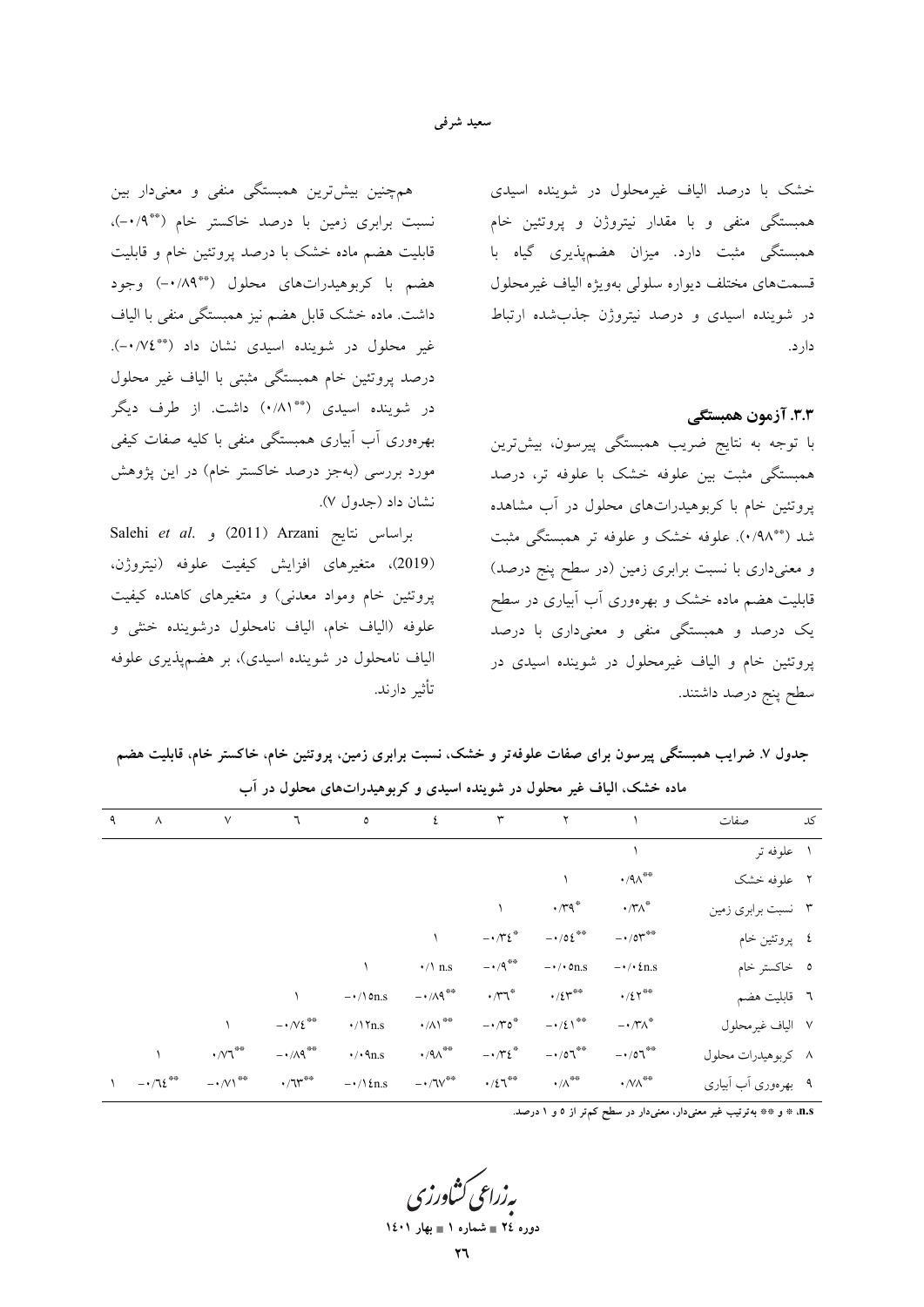#### ٤. نتيجه گيري

مخلوط ۱۰۰ سورگوم+ ۱۰۰ یونجهحلزونی با تأمین ۷۵ درصد نیاز آبی آنها نیز میتواند پیشنهاد شود.

#### ٥. تشکر و قدردانی

از معاونت محترم پژوهش و فناوری و مسئول محترم آزمایشگاه دانشکده کشاورزی و محیطزیست دانشگاه اراک به سبب حمایتهای مادی و معنوی ایشان برای انجام اين يژوهش، تشكر و قدرداني مي گردد.

٦. تعارض منافع هيچ گونه تعارض منافع توسط نويسندگان وجود ندارد.

#### ۷. منابع

- Abedi, T., & Paknivat, H. (2010). Antioxidant enzyme changes in response to drought stress in ten cultivars of oilseed rape (Brassica napus L.). Czech Journal of Genetics and Plant Breeding, 46, 27-34. https://doi.org/10.17221/67/2009-CJGPB.
- Alizadeh, A. (2004). Soil, water, plant relationship (4<sup>th</sup> Ed.). University of Imam Reza Press. pp. 470. (In Persian).
- AOAC. (2000). Association of official analytical *chemists*. Official methods of analysis,  $17<sup>th</sup>$  ed., Arlington, VA.
- Arzani, H. (2011). Quality of forage and the daily requirement of grazing livestock from pasture. Publication of Tehran University. (In Persian).
- Barati, S., Bassiri, M., Vahabi, M. R., Mosaddeghi, M. R., & Tarkesh, M. (2015). Yield evaluation of Medicago sativa L. and Bromus tomentellus Boiss. in mono-cropping and intercropping. Journal of Rangeland, 8(4), 318-327. (In Persian).
- Bedoussac, L., & Justes, E. (2011). A comparison of commonly used indices for evaluating species interactions and intercrop efficiency: Application to durum wheat-winter pea intercrops. Field Crops Research, 124(1), 25-36.
- Bybee-Finley, K., & Ryan, M. (2018). Advancing intercropping research and practices in industrialized agricultural landscapes. Agriculture, 8, 1-24. doi:10.3390/agriculture8060080
- Dhima, K. V., Lithourgidis, A. A., Vasilakoglou, I. B., & Dordas, C.A. (2007). Competition indices of common vetch and cereal intercrops in two seeding ratio. Field Crops Research, 100, 249-256.

براساس نتايج اين پژوهش خوشخوراكي و كيفيت علوفه توليدي تحت تأثير مستقيم يونجهحلزوني قرار گرفت. همچنین عملکرد علوفه خشک تیمار ۱۰۰ سورگوم+ ۱۰۰ یونجهحلزونی در قیاس با کشت خالص سورگوم بهترتیب در تیمارهای نیاز آبی ۵۰، ۷۵، ۱۰۰ و ۱۲۵ درصد افزایش یافت، لذا می توان اظهار داشت یونجه حلزونی علاوه بر بهبود کیفیت علوفه در مخلوط، نقش مهمی در بهبود بهرهوری آب نیز داشته است و هنگامی که از تراکم کامل در مخلوط برخوردار باشد عملکرد کمی علوفه نیز مقادیر .<br>قابل توجهی افزایش مییابد. بر همین اساس، در تیمار الگوی کشت ۱۰۰ سورگوم+ ۱۰۰ یونجهحلزونی و تیمار تأمین نیازآبی ۱۲۵ درصد در مقایسه همین الگوی کشت با تیمار تأمین ۱۰۰ و ۷۵ درصد نیاز آبی، بهترتیب مقادیر ۱۲۸۰ و ۲۹۵۰ میلم متر آب در مقیاس هکتار مصرف .<br>نموده است. بهعبارت دیگر مصرف این مقدار آب در مقایسه با تیمار تأمین نیاز آبی ۱۰۰ درصد، تنها منجر به افزایش ۳۹٦ کیلوگرم در هکتار عملکرد علوفه خشک شده است. همچنین براساس نتایج این پژوهش مشخص شد که با افزایش مقدار آب مصرفی، عملکرد علوفه تر و خشک کشت خالص سورگوم بهشدت افزایش یافته و اجازه رشد چندانی به یونجهحلزونی نداده است. بنابراین انتظار می رود در مناطقی که میزان دسترسی به آب کافی نیست، تیمار تأمین ۷۵ درصد بههمراه کشت مخلوط ۱۰۰ سورگوم و ۱۰۰ یونجهحلزونی می تواند حدود بیش از ٦٠ درصد نیاز علوفه خشک را تأمین نماید، بدون آنکه در کیفیت علوفه تولیدی کاهش معنیداری مشاهده شود. بنابراین در مناطق بسیار خشک که درجه حرارت هوا اجازه رشد به سایر گیاهان زراعی را نمی دهد و از طرفی نیز دسترسی به آب کافی امکان پذیر نمی باشد، علاوه بر کشتهای خالص یونجهحلزونی و سورگوم، کشت

پەزراعى ڭشاورز' دوره ٢٤ = شماره ١ = بهار ١٤٠١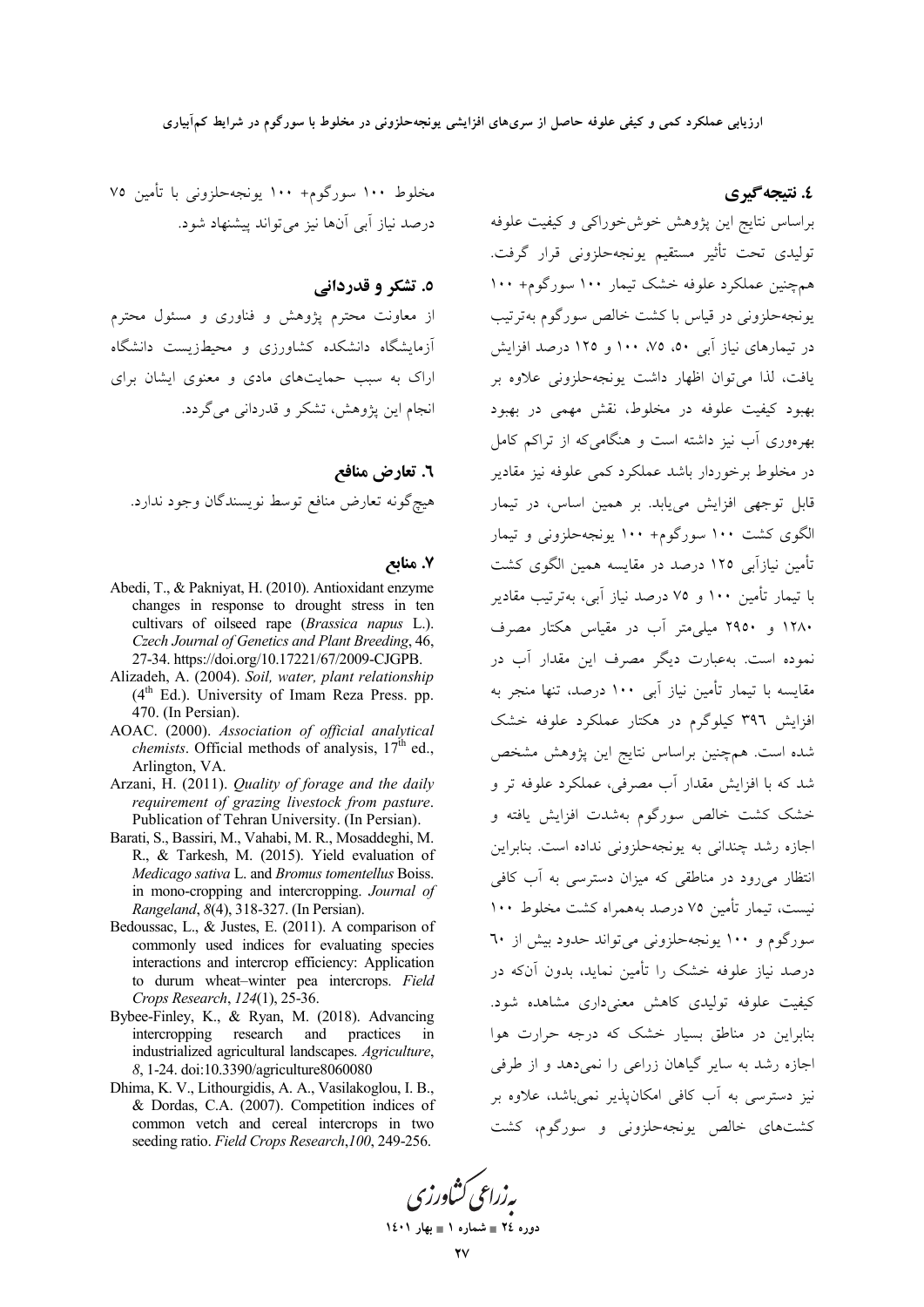- Dubois, M., Gilles, K. A., Hamilton, J. K., Rebes, P. A., & Smith, F. (1956). Colorimetric method for determination of sugars and related substances. *Annual Chemistry*, *28*, 350-356.
- Eskandari, H., & Alizadeh-Amraie, A. (2016). Evaluation of growth and species composition of weeds in maize-cowpea intercropping based on additive series under organic farming condition. *Journal of Agroecology*, *8*(2), 227- 240. (In Persian).
- EyshiRezaee, A., Rezvani Moghadam, P., Khazaee, F. H., & Mohammad Abadi, P. (2011). Effect of density and pattern of mixed cultivars of millet and soybean on yield performance and their forage components. *Journal of Iranian Crop Researches*, *9*(1), 50-59. (In Persian).
- Forouzandeh, M., Fanoudi, M., Arazmjou, E., & Tabiei, H. (2012). Effect of drought stress and types of fertilizers on the quantity and quality of medicinal plant Basil (*Ocimum basilicum* L.). *Indian Journal of Innovations and Developments*, *1*(10), 734-737.
- Ghalenoee, S., Koocheki, A., Poryazdi, M., & Jahan, M. (2017). Effect of different treatments on row crop and mixed of sesame and bean Yield and Yield Components. *Iranian Journal of Field Crops Research*, *15*(3), 588-602. (In Persian).
- Huňady, I., & Hochman, M. (2014). Potential of legume-Cereal intercropping for increasing yields and yield stability for self-sufficiency with animal fodder in organic farming. *Czech Journal Genetic Plant Breeding*, *50*(2), 185-194.
- Iglesias, A., & Garrote, L. (2015). Adaptation strategies for agricultural water management under climate change in Europe. *Agricultural Water Management*, *155*, 113-124.
- Javanmard, A., Rostami, A., Nourain, M., & Gharakhani, G. (2016). Agronomic, ecological and economic evaluation of mixed wheat (*Triticum aestivum* L.) cultivation with chickpea (*Cicer arietnium* L.) under dryland conditions of Maragheh. *Agricultural Knowledge and Sustainable Production*, *26*(1), 19-37. (In Persian).
- Javanmard, A., & Eskandari, H. (2014). Examination of some competitive parameters and quality of forage in different patterns of maize crop cultivation with cluster flowers, beans, dill and clover. *Journal of Crop Production*, *7*(3), 89-108.
- Khajeh Khezri, A., Rezaei Estakhroeih, A., & Golestani Kermani, S. (2018). Evaluating the effects of alternative and regulated deficit irrigation on yield and some components in intercropping (Sorghum– Red bean). *Irrigation Sciences and Engineering*, *41*(2), 77-92. (In Persian)
- Mikic, A., Cupina, B., Rubiales, D., Mihailovic, V., Sarunaite, L., Fustec, J., Antanasovic, S., Krstic, D., Bedoussac, L., Zoric, L., Dordevic, V., Peric, V., & Srebric, M. (2015). Models, developments, and perspectives of mutual legume intercropping. *Advances in Agronomy*, *130*, 337- 419.
- Molden, D. (1997). *Accounting for water use and productivity*. SWIM Paper 1. International Irrigation Management Institute, Colombo, Sri Lanka. 16 pp.
- Moradi, P., Asghari, J., Mohsenabadi, G., & Samiezadeh, H. (2015). Role of triple intercropping system in weeds control and Naked-Pumpkin (*Cucurbita pepo* L.) yield. *Journal of Agricultural Science and Sustainable Production*, *93*, 17-31. (In Persian).
- Monti, M., Pellicano, A., Santonoceto, C., Preiti, G., & Pristeri, A. (2016). Yield components and nitrogen use in cereal- pea intercrops in Mediterranean environment. *Field Crops Research*, *196*, 379-388.
- Nabati Nasaz, M., Gholipoori, A., & Mostafavi Rad, M. (2016). Evaluation of forage yield and some corn traits (*Zea mays* L.) under the influence of mixed cultivations with peanut (*Arachis hypogea* L.) and nitrogen levels. *Journal of Agroecology*, *8*(1), 70- 81. (In Persian).
- Pellicano, A., Romeo, M., Pristeri, A., Preiti, G., & Monti, M.(2015).Cereal-pea intercrops to improve sustainability in bioethanol production. *Agronomy for Sustainable Development*, *35*, 827-835.
- Paudel, M.N. (2016). Multiple cropping for raising productivity and farm income if small farmers. *Journal of Nepal Agricultural Research Council*, 37-45.
- Pooramir, F., Koocheki, A., Nassiri Mahallati, M., & Ghorbani, R. (2010). Evaluation of yield and yield components in sesame and pea intercropping replacement series. *Iranian Journal of Agricultural Research*, *8*(5), 757-747.
- Sanderson, M. A., Brink, G., Stout, R., & Ruth, L. (2013). Grass–legume proportions in forage seed mixtures and effects on herbage yield and weed abundance. *Agronomy Journal*, *105*(5), 1289-1297. doi:10.2134/agronj2013.0131.
- SAS Institute. (2009). *The SAS system for Windows Release 9.2*. SAS Institute, Cary NC.
- Salehi, Z., Amirnia, R., Rezaeichiyaneh, I., & Behrozyar, H. K. (2019). Evaluation of yield and some qualitative traits of forage in intercropping of triticale with annual legumes. *Agricultural Science and Sustainable Production*, 28(4), 59-76. (In Persian).
- Sharafi, S. (2020a). Effects of different irrigation

به زراعی کشاورزی

**1401  1 - 24 -**